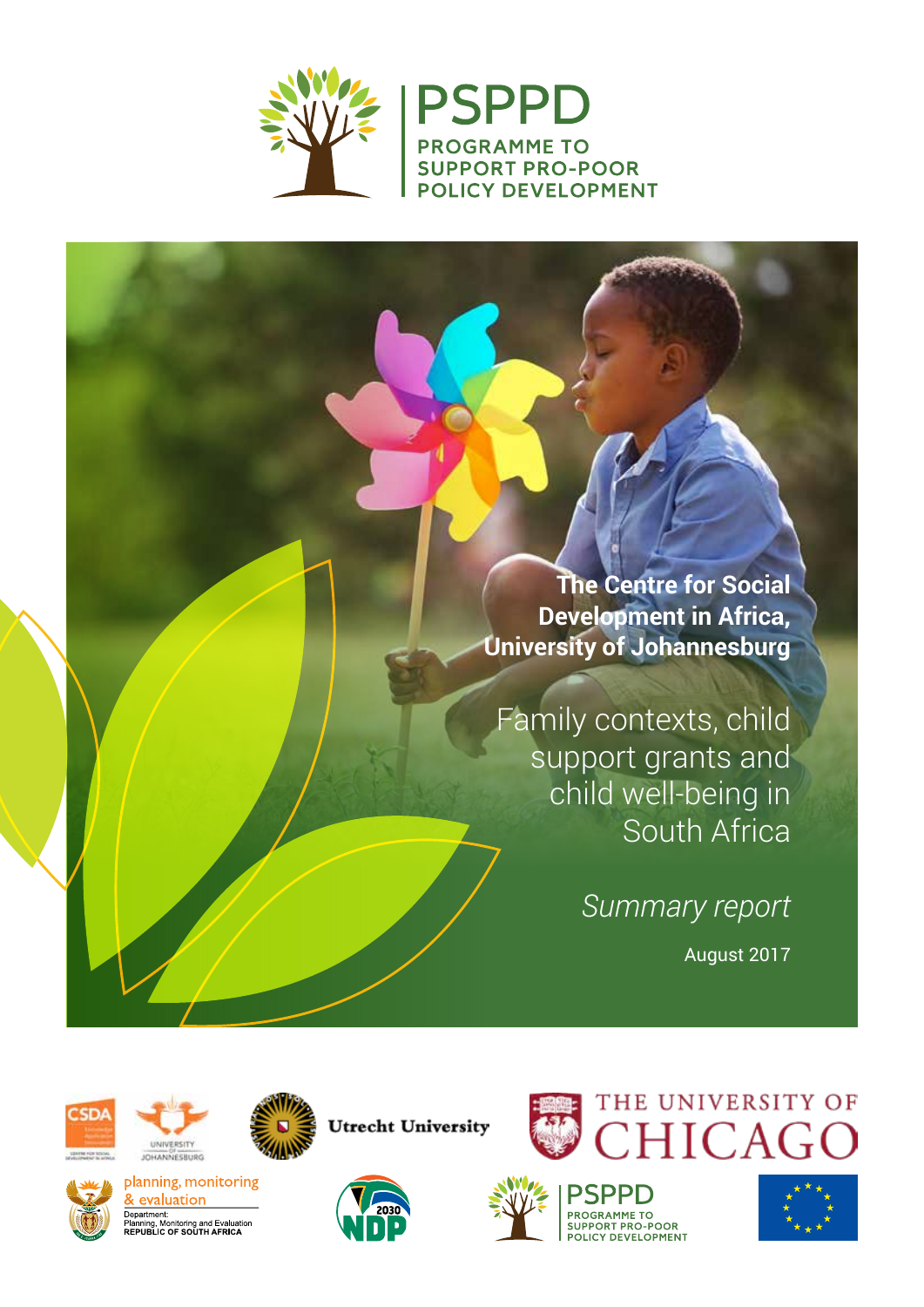

**Mastoera Sadan Programme Manager** Programme to Support Pro-Poor Policy Development (PSPPD)

## Preface

Despite significant progress in meeting the basic needs of children over the past two decades, 6 out of 10 children are still living below the upper bounds of the poverty line, continue to experience hunger and nutritional deficits, and have suboptimal living conditions. Cash transfers, such as the Child Support Grant (CSG), are important in promoting child well-being, but they cannot solve the complex and multifaceted issues that compromise child well-being outcomes on their own.

One way to increase support to poor and vulnerable families in receipt of a CSG is through the provision of family- and community-based preventative developmental welfare interventions that combine social and economic interventions and that include information, education and prevention strategies. Although this will require significant mind shifts among policy-makers, practitioners, and development agencies, there is great scope for innovation and learning from practice to find solutions suited to the South African, and indeed the African, context.

## The Programme to Support Pro-Poor Policy Development (PSPPD)

The Programme to Support Pro-poor Policy Development (PSPPD) is a research and capacity-building programme located within the Department of Planning, Monitoring and Evaluation (DPME). The PSPPD is part of the larger National Development Policy Support Programme (NDPSP), the overarching Programme between the South African government and the European Union.

The core purpose of the PSPPD is to improve evidencebased policy-making (EBPM) and implementation on poverty and inequality at national and provincial levels through a variety of learning and capacity development tools, such as research, capacity building, training events, conferences and workshops, and study tours.

The PSPPD aims to improve evidence-based policy initiatives which transform the conventional relationship between policy-making and the use of social science evidence – making evidence an integral part of the decision-making around policies in policy development and implementation. The PSPPD also contributes to the building of an evidence base and sharing of knowledge through its partnerships with a range of organisations, academia, think tanks and the public sector.

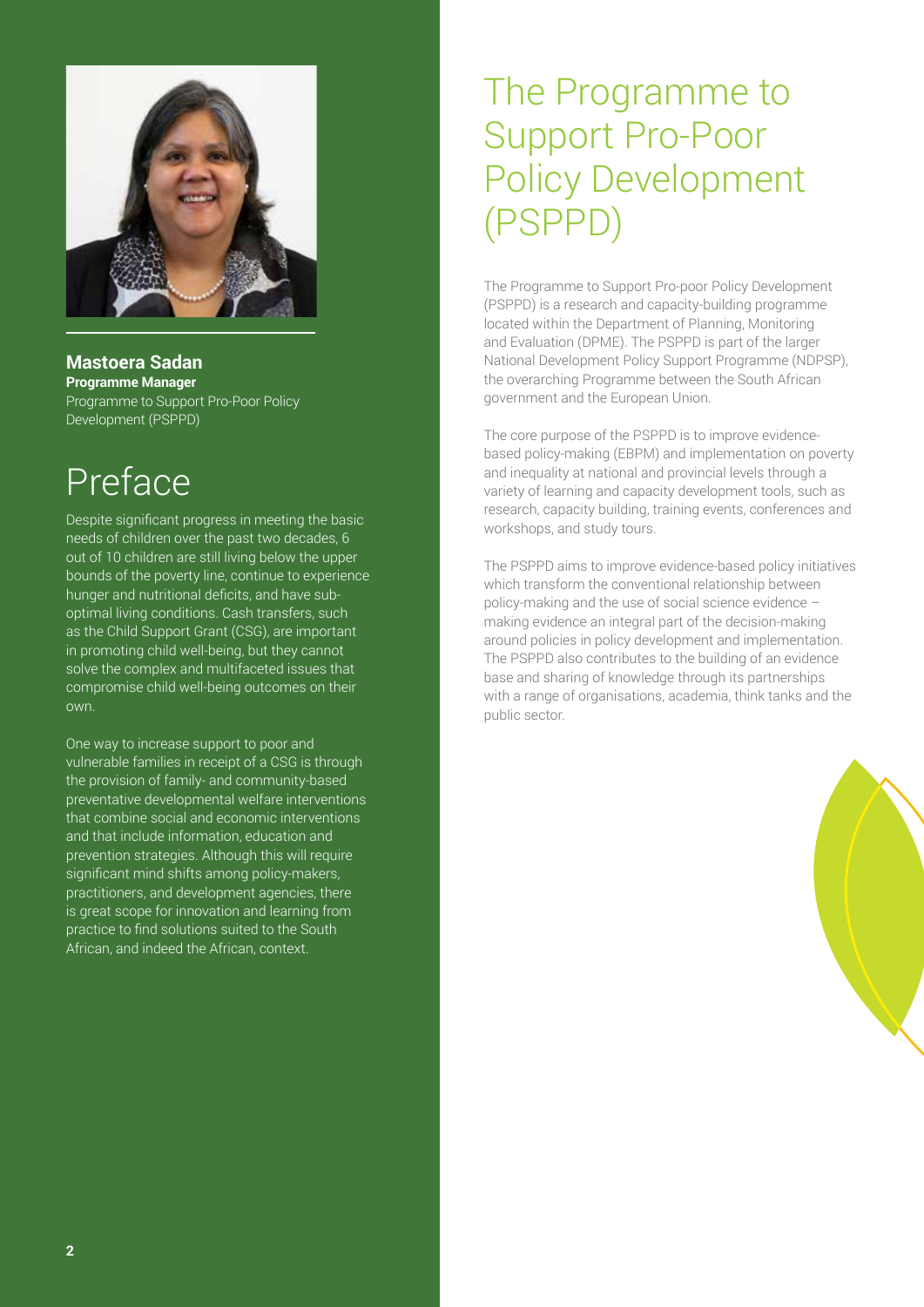## **Contents**

- 1. Acronyms
- 2. Introduction
- 3. Methodology
- 4. Part 1: Quantitative component
- 5. Part 2: qualitative component
- 6. Results
- 7. Discussion
- 8. Conclusions
- 9. Recommendations: Interventions to scale up the impact of the CSG
- 10. References



#### **AUTHORS**

Leila Patel, Trudie Knijn, Deborah Gorman-Smith, Tessa Hochfeld, Mark Isserow, Rachel Garthe, Jenita Chiba, Jacqueline Moodley and Innocentia Kgaphola

#### **ACKNOWLEDGEMENTS**

The financial support of the European Union is gratefully acknowledged. The funding was made available via the Programme to Support Pro-Poor Policy Development, located in the Department of Planning, Monitoring and Evaluation, Republic of South Africa.

Further funding was obtained from the University of Johannesburg.

We wish to thank members of the research reference group and others who contributed to the project in different ways. Your support is appreciated: Michael Schoeny, Monde Makiwane, Leyla Ismayilova, Ruth Chauke, Matshidiso Ramokgadi, Legesse Dabusho, key informant interviewees, and focus group participants. Thanks to Ndlovu Care Centre, Moutse, and Humana People to People, Doornkop, for support with running the focus groups.

The research team consisted of experts from the University of Johannesburg, South Africa; Utrecht University, Netherlands; and the University of Chicago, USA.

The intervention team played a key role in the design and adaptation of the Sihleng'imizi family intervention programme. We wish to thank Franklin Cosey-Gay, Molly Coeling, Sibusiso Mcanyana, Ruth Chauke, and Kgomotso Mangolela.

Thank you to Eleanor Ross for her substantial input at the proposal phase, her work to compile the summary report, and her support throughout. We thank Ellen Joubert for her editorial assistance.

We are grateful to Prof Zitha Mokomane who kindly reviewed this report and offered very helpful feed-back.

Many thanks to the key informants, who agreed to be interviewed and gave generously of their time.

#### **DISCLAIMER**

*This document has been produced with the financial assistance of the Programme to Support Pro-Poor Policy Development (PSPPD), a partnership programme of the Presidency, Republic of South Africa, and the European Union. The contents of this report can in no way be taken to reflect the views of the Department of Planning, Monitoring and Evaluation (DPME) and the European Union.*

**Images: www.shutterstock.com**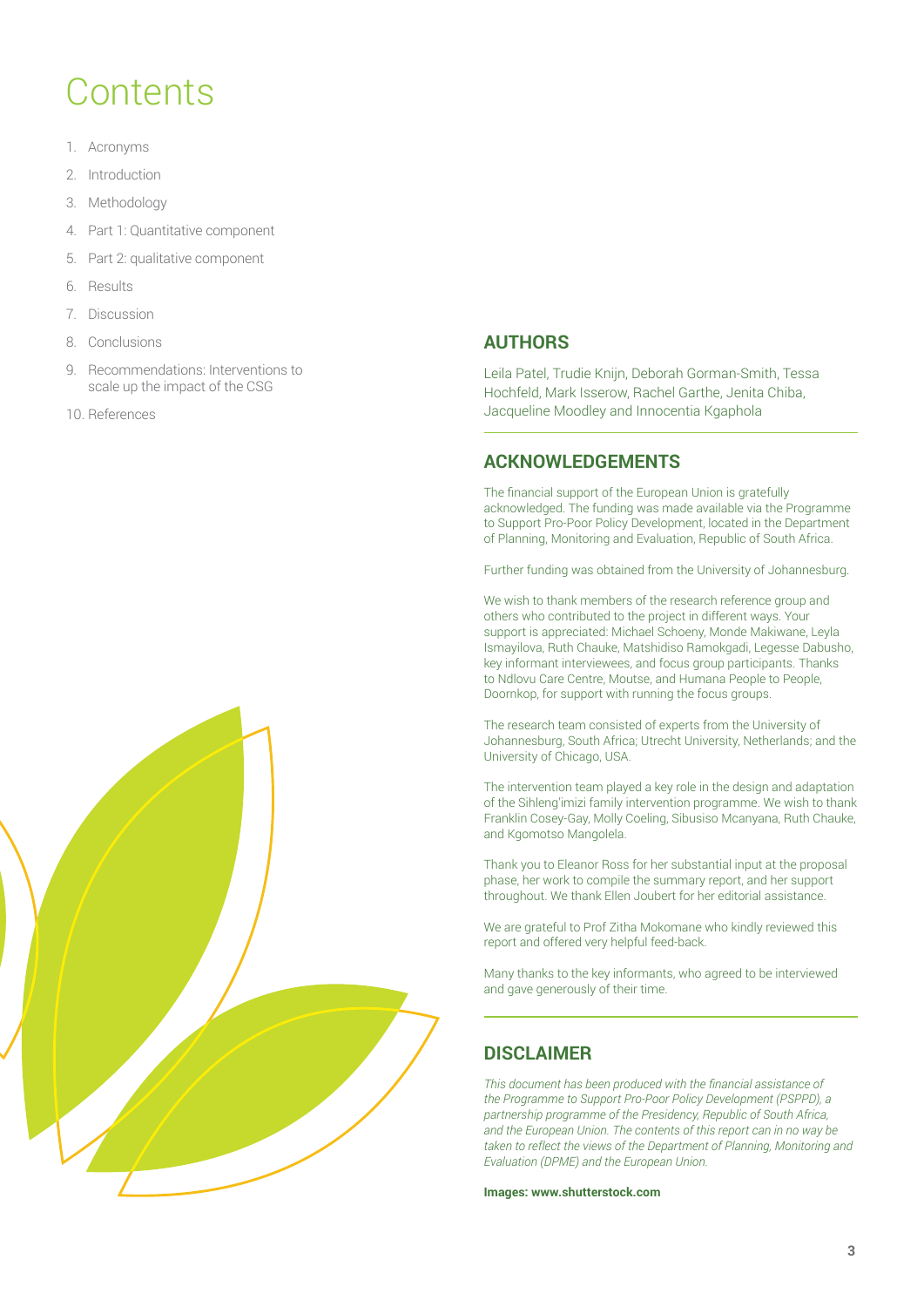

# 1. Acronyms

| <b>BMI</b>  | Body Mass Index                |
|-------------|--------------------------------|
| <b>CCF</b>  | Child care facility            |
| <b>CSG</b>  | Child Support Grant            |
| <b>ECD</b>  | Early child development        |
| <b>FGG</b>  | Focus group quide              |
| <b>NGO</b>  | Non-governmental organisation  |
| <b>NIDS</b> | National Income Dynamics Study |
|             |                                |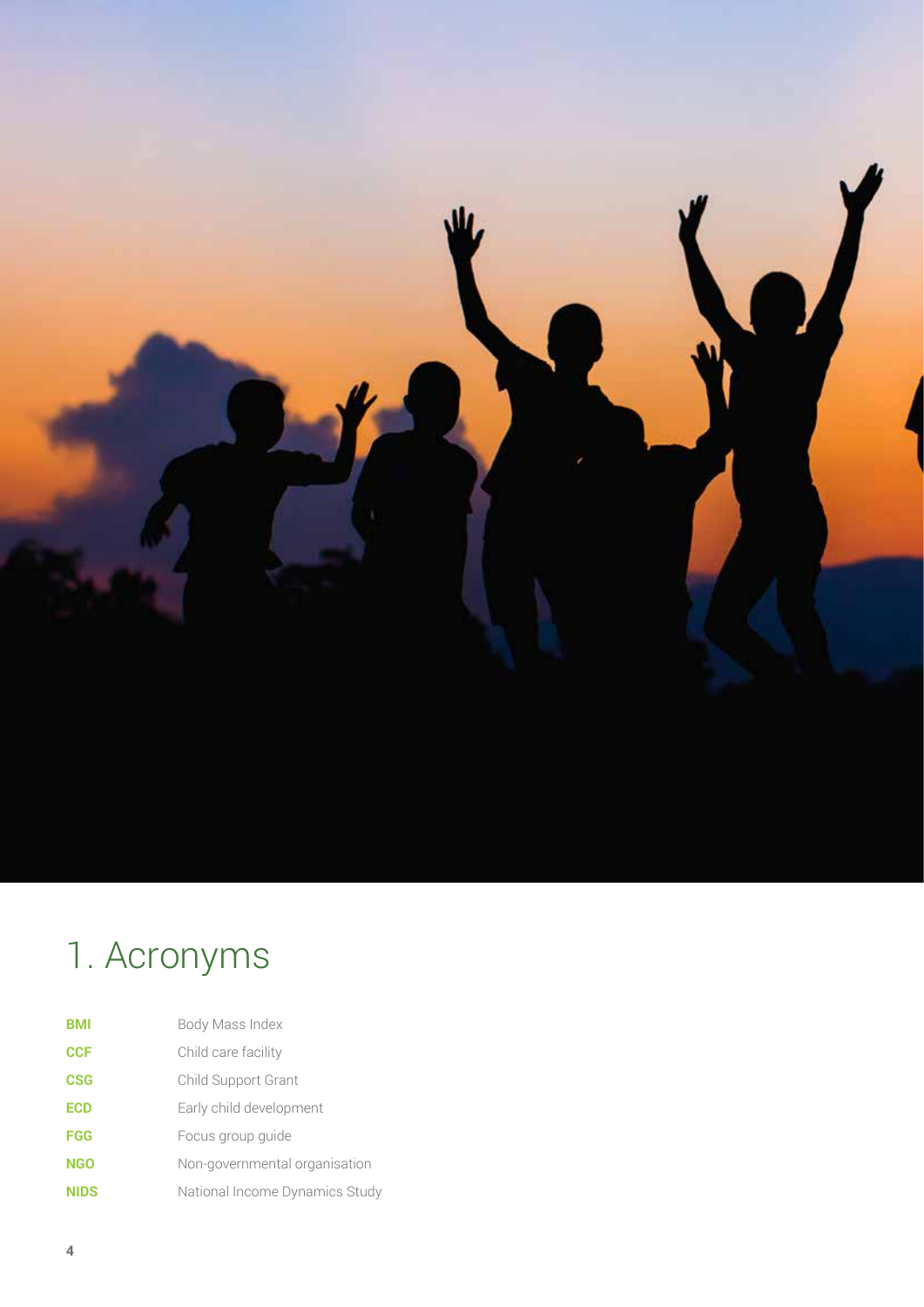

| <b>NSNP</b>     | National School Nutrition Programme                            |
|-----------------|----------------------------------------------------------------|
| <b>PSU</b>      | Primary Sampling Unit                                          |
| <b>SANHANES</b> | South African National Health and Nutrition Examination Survey |
| <b>SASSA</b>    | South Africa Social Security Agency                            |
| <b>SPSS</b>     | Statistical Package for the Social Sciences                    |
| <b>TAA</b>      | <b>Tribal Authority Area</b>                                   |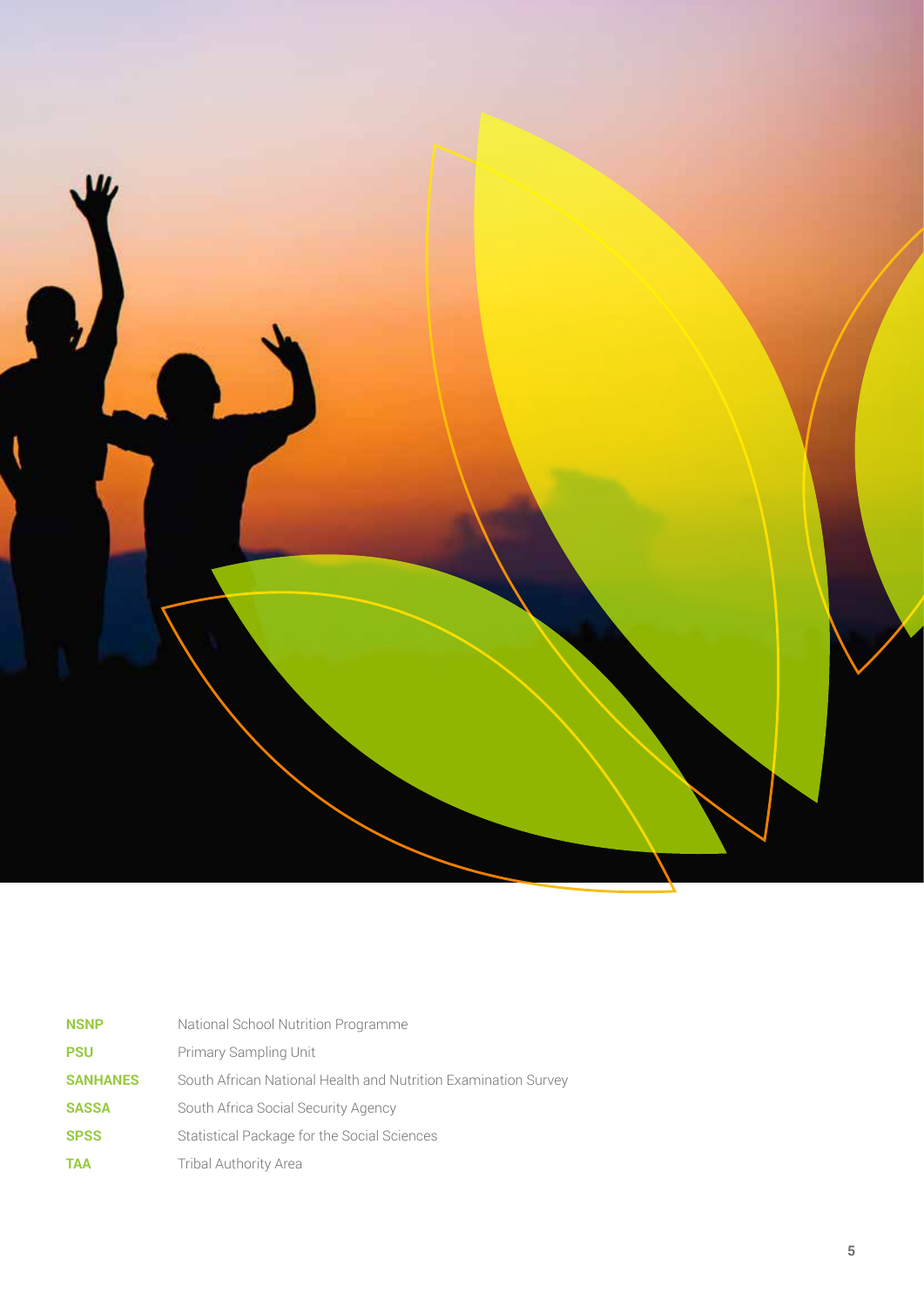# 2. Introduction

Over 12 million, or 63%, of South Africa's children will receive the Child Support Grant (CSG) in 2017. The CSG is the country's flagship poverty reduction programme for children. Initially designed to support poor households to promote food security, it has expanded significantly and is an important social investment in children's well-being. Positive benefits have been noted in increased expenditure on food (Coetzee, 2014) and improved child nutrition (Agüero, Carter & Woolard, 2007), improvements in school attendance (Case, Hosegood & Lund, 2005) with positive effects on grade progression and learning outcomes (DSD, SASSA & UNICEF, 2012). Grant receipt is also associated with having protective effects in adolescence by reducing risk behaviour (DSD et al., 2012); enabling caregivers to seek employment; contributing to education, travel and child care costs (Eyal & Woolard, 2011); and increased caregiver engagement in children's well-being (Patel, Knijn & van Wel, 2015).

However, despite significant progress in meeting the basic needs of children over the past two decades, 6 out of 10 children are still living below the upper bounds of the poverty line, continue to experience hunger and nutritional deficits, and have sub-optimal living conditions. These are known risk factors associated with compromised well-being. While cash transfers are important in promoting child well-being, on their own they are not able to address the complex and multifaceted needs of children and their families (Hochfeld, 2015). There is therefore a need for solutions that will accelerate the achievement of child well-being through holistic, appropriate and high impact interventions that can break the cycle of structural disadvantage facing families with young children under eight years.

The primary focus of traditional child protection is on outcomes for children; but children do not exist in isolation of their families and the communities in which they live. Understanding children and their families in a wider community, cultural, economic and societal context could therefore provide pointers for child and family interventions that are evidence-based and that are likely to contribute to positive long-term benefits for children (Schmid & Patel, 2016; Pollard & Lee, 2003). Comprehending these interfaces is critical to child well-being. In particular, interventions in the early years of life are associated with improved child development trajectories (Berry, Dawes & Biersteker, 2013) and in overcoming inequality gaps between advantaged and disadvantaged children (Cunha & Heckman, 2006). However, we know little about which factors are associated with child well-being in the South African context and how we may further strengthen efforts by families to enhance the wellbeing of CSG beneficiaries. Unlike the traditional approach to child protection, the developmental approach to child and family well-being adopts a positive frame of reference, and emphasises strengths, assets and enhanced capabilities of children and of their families. This perspective is embedded in the social development approach to child welfare (Patel, 2015; Schmid, 2010, 2012).

Despite significant resources having been dedicated over the past two decades to improve child health, education, social assistance coverage and welfare services for children and families in South Africa, limited resources have been earmarked specifically for prevention of social problems and to promote the capabilities of families, beyond the income support provided by the CSG. Although the need for synergy between social protection and developmental welfare services is acknowledged in various policy documents, research to inform such policies and social service interventions is limited.

Hence, the aim of this study was firstly, to contribute to our understanding of the interface between family contexts and child well-being outcomes; secondly, to shed light on the perspectives of families themselves about various aspects of caregiving, family beliefs and their needs and challenges; and thirdly, to provide recommendations for family and community-based developmental welfare interventions to further scale up the already positive impacts of the CSG. It was anticipated that the study would contribute to the search for solutions to some of the social and economic factors underpinning the disruption of family life and a weakening of family functioning, with commensurate negative effects on the well-being of children.

# 3. Methodology

### Research design

A mixed methods design was employed combining quantitative national statistical data with qualitative insights gained from families in receipt of CSGs. Secondary quantitative data were drawn from the National Income Dynamics Survey (NIDS) Wave 1 of 2008. The analysis is based on a sample of 3 132 children and their families who were under eight years. Qualitative data were collected to complement the quantitative data and to inform the design of a family strengthening intervention. Six focus groups comprising 40 respondents participated in the study in two areas: Doornkop in Soweto (an urban area) and Moutse in the Sekhukhune district in Limpopo (a rural area). In addition, 10 key informant interviews were conducted with service providers engaged in the delivery of family interventions nationally. A literature study of family interventions internationally was also conducted.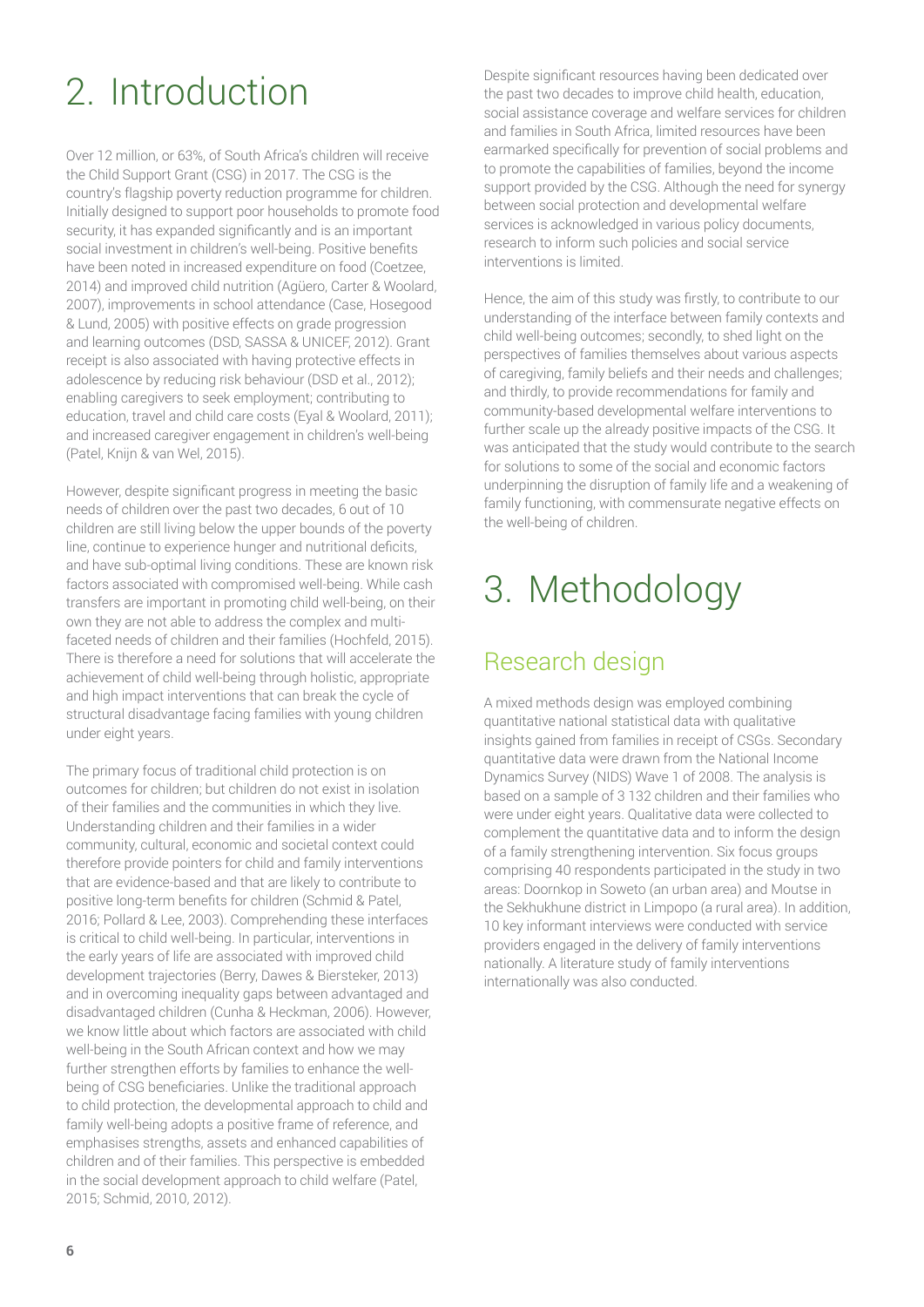### **Objectives**

- 1. To determine the profile of children who receive a CSG in relation to the families they live with, their caregiver characteristics, their family functioning, as well as the social organisation of the communities in which they live.
- 2. To assess to what extent family structure, caregiver characteristics, family functioning, and community level social organisation impact on their well-being.
- 3. To identify the factors associated with child well-being outcomes.
- 4. To gain knowledge and understanding of the family lives of CSG beneficiaries, their perspectives of caregiving, and the challenges they face.
- 5. To gain insight into family interventions in South Africa.
- 6. To make recommendations for the development of a complementary developmental welfare family intervention for CSG beneficiaries.

## 4. Part 1: Quantitative component

### Variables and indicators

For the purposes of the study, child well-being was defined as a multi-dimensional construct made up of different dimensions of well-being (Pollard & Lee, 2002: 64), including material (or economic), physical, cognitive, social and emotional dimensions. Child well-being was understood to be influenced by factors such as family structure, family functioning, social and community organisation, and financial capabilities.

In the quantitative data, subjective perceptions of child health based on the caregiver's assessment of the health of the child were used, as well as anthropometric measures based on guidelines set by the World Health Organization (WHO) as indicators of child health as these data were available for all age groups under eight years. We used child health and access to education as proxies for child well-being. These proxies are, however, limited and should be treated with caution. Nevertheless, they do provide insight into the direction of change that is associated with receipt of a CSG. The qualitative data explored issues related to caregiving in relation to family functioning, family beliefs, access to social support and services, including an assessment of caregiver mental health.

For educational well-being, the first indicator was whether children aged three to five years were enrolled in a childcare facility, such as an early child development (ECD) centre. The second indicator was whether children aged six and seven were enrolled in formal schooling.

Various factors were assessed as to whether they influenced child health and educational outcomes. The first set of factors was defined as caregiver characteristics, which were made up of demographic variables such as the gender, age, education level, and mental health status of the caregiver. A second set related to family structure and whether it influenced child health outcomes. The third factor assessed the influence of household income on child well-being, and the fourth, a composite measure of the level of social and community organisation, was derived to assess whether it had an impact on child health and education. Finally, family functioning was considered to be a key variable in determining child well-being. These data were not available in the NIDS and was derived from qualitative data (six focus groups). The findings from the qualitative data can be found further on in this report.

### **Sampling**

Leibbrandt et al. (2009) indicated that the sampling for the NIDS involved a stratified, two-stage cluster sample design. A total of 400 Primary Sampling Units (PSUs) were proportionally allocated according to the 53 district councils, and then randomly selected from Statistics South Africa's 2003 master sample of 3 000 PSUs.

The sample for this specific study was children younger than eight years who were recipients of the CSG, and for whom information on caregivers was available in the data set. Of the total of 9 605 children younger than 15 years (Chinhema et al., 2016), 5 549 received a CSG. Of these, 3 132 were younger than eight years and could be linked to a caregiver.

### Ethical considerations

Collection of the NIDS data followed all ethical guidelines, for which approval was granted by the Commerce Faculty Ethics Committee of the University of Cape Town. The committee ensured that the NIDS appropriately adhered to the ethical principles of confidentiality, anonymity, voluntary participation and informed consent (Leibbrandt et al., 2009).

### Validity and reliability

A number of mechanisms enhanced the reliability and validity of the instruments used in the NIDS study. In the first instance, a team of experts was recruited to consult on the development of the questionnaire and to give input on the types of questions used (Leibbrandt et al., 2009). Additionally, Leibbrandt, et al. (2009) report that the questionnaire was assessed through a piloting phase of the study.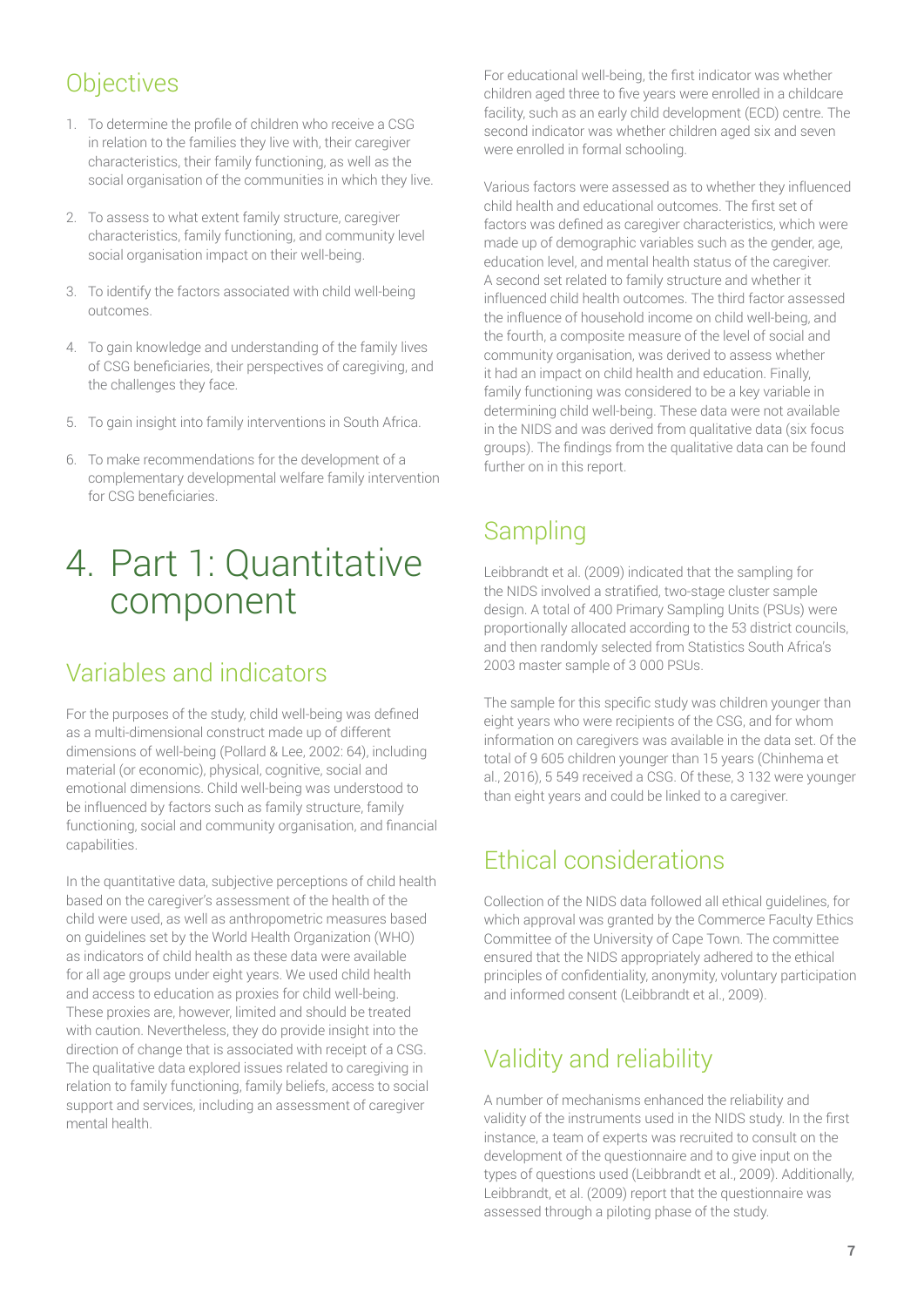### Limitations of the NIDS

One limitation of the NIDS is that it is subject to nonresponse bias because refusals are highest among affluent respondents, who still tend to be white in South Africa. Nevertheless, to help with the representativeness of the sample, weighting was applied to compensate for the bias in the study. A further weakness was that child well-being measures were restricted by the data collected in the NIDS.

### Quantitative data analysis

The data were analysed using the Statistical Package for the Social Sciences (SPSS). For the purposes of this study, the data analysis consisted of frequency distributions, biand multi-variate associations, and Pearson's correlations. Chi-square tests were applied to test the statistical validity of variable associations, and, where applicable, correlation analyses were run on certain of these variables. A 5% confidence level was used to determine significance of findings.

### Path analysis model

The path analysis model was used to establish the relationship between the independent and dependent variables via a mediation model. Thereafter, bivariate correlations were run for all the variables and coded as follows:

### **Predictors**

- Caregiver age: continuous (range 15-87, M = 36.72, SD = 14.48)
- Caregiver education: 0 (no schooling) to 4 (tertiary schooling)
- # parents in household: 0 (not a 2-parent household), 1 (2-parent household)
- Relative in household: 0 (no relatives in household), 1 (relatives in household)
- # of household residents: continuous
- Access to family support: 0 (no access), 1 (access)
- Household income: 0 (much below average) to 4 (much above average)
- Living standards: 0 (low), 1 (medium), 2 (high)
- Caregiver health: 0 (poor) to 4 (excellent)
- Caregiver depression: continuous score (higher means more depressive symptoms)

#### **Outcomes**

- Perceived child health: 0 (poor) to 4 (excellent)
- Height and weight for age: continuous, z-score
- Child food security: 0 (food insecure), 1 (food secure)

## 5. Part 2: Qualitative component

### Focus groups

To shed light on the perspectives of families themselves about various aspects of caregiving, family beliefs, and their needs and challenges, six focus groups with caregivers (40) were held in two target communities.

### **Research sites**

The two target groups of the study were families who receive a CSG from Doornkop in Soweto (an urban area) and Moutse in the Sekhukhune district in Limpopo (a rural area).

Doornkop falls into wards 49, 50, and 129 of Region D, and is among the poorest formal areas in Johannesburg (Patel, Hochfeld, Moodley, & Mutwali, 2012). The current population of Doornkop is large, at 58 000<sup>1</sup>. It is located to the West of Johannesburg, adjacent to two Randfontein mine dumps which blow extensive dust into the area during windy periods. Over 80% of households receive a CSG and earn below R2 500 per month (Patel et al., 2012), indicating low household income and, therefore, widespread poverty. Our local partner organisation in Doornkop was an international non-governmental organisation (NGO) called Humana People to People.

Moutse area, located in the Elias Motsoaledi local municipality, is one of the poorest districts in the country, characterised by a shortage of infrastructure and lack of safe water supply. There is a high rate of unemployment (61.6%) and poverty<sup>2</sup>, with many families receiving social grants. Our research partner was an NGO named Ndlovu Care Services, a public health care service provider in the area.

### **Sampling**

Three focus groups were run in each research site, with 19 participants in Moutse and 21 participants in Doornkop, that is, a total of 40 participants in all. The selection criteria for the focus groups were that participants be adult (over 18 years) parents/caregivers/family members of children who are younger than eight years living in the same household.

<sup>1</sup> https://joburg.org.za/index.php?option=com\_ content&task=view&id=174&Itemid=168&limitstart=1.

<sup>2</sup> http://www.hst.org.za/content/isds-site-greater-sekhukhune-districtmunicipality.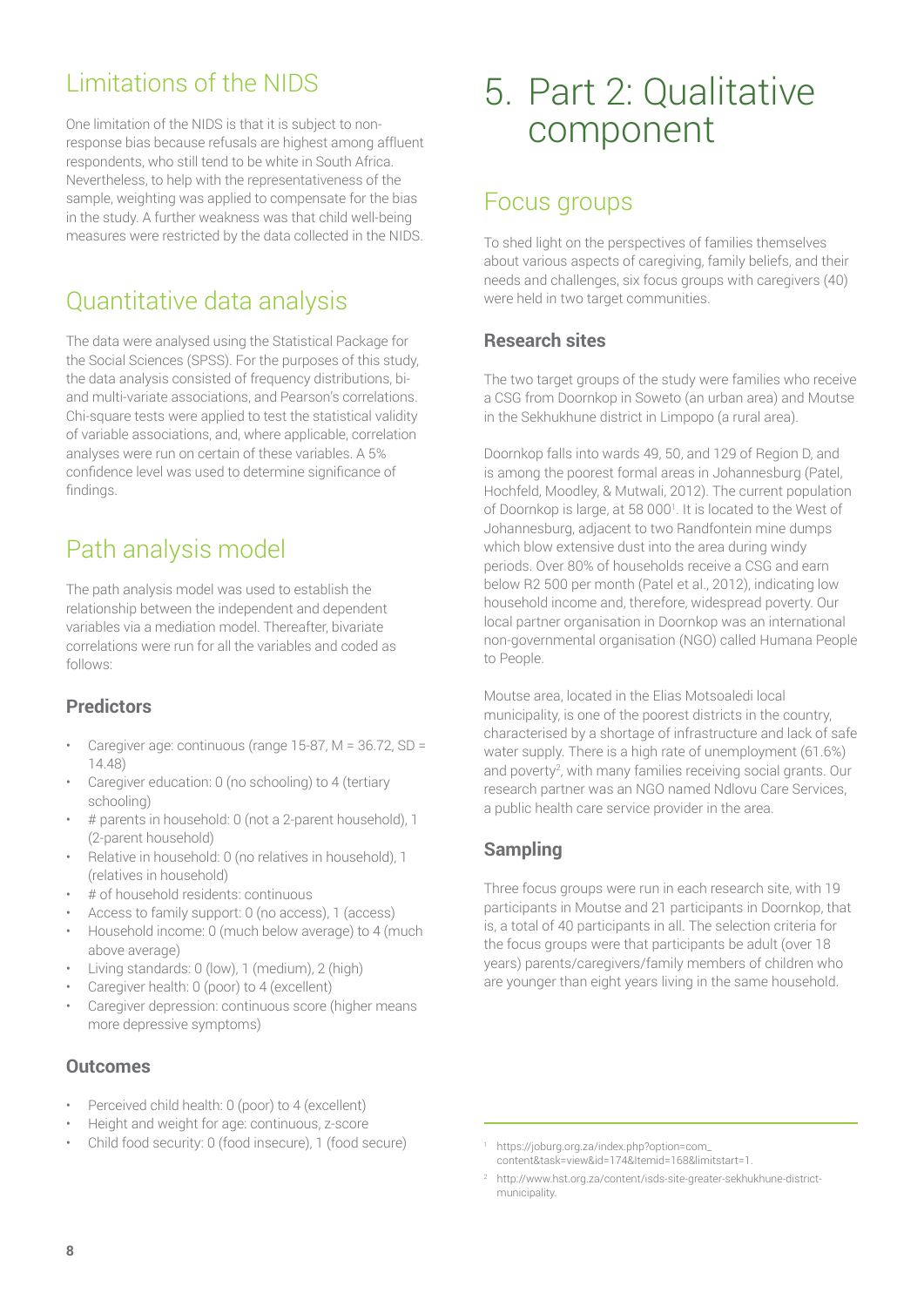The participants were recruited using convenience sampling at local South Africa Social Security Agency (SASSA) pay points at each research site, where participants were collecting their CSG money. The researcher approached a person, asked to speak to them, explained the research very briefly, administered a short questionnaire, and asked for a phone number and permission to contact them at a later stage.

#### **Research instruments**

A focus group guide (FGG) was developed for the focus group interviews. The FGG comprised six sections. The first section contained a three stage vignette which was designed to elicit information from focus group participants in relation to their family beliefs about caregiving, supervision of children, and family communication. Sections two to five of the interview schedule largely related to community and household resources, family functioning, service use/ delivery, and financial resources. The final section of the interview schedule contained a depression index called the CES-D 10, Center for Epidemiologic Studies Short Depression Scale, 10 questions (Radloff, 1977). The FGG was translated into isiZulu and SePedi as these were the most commonly spoken languages of the communities in which the focus group interviews were conducted.

### **Data collection**

Prior to the data collection, training was conducted with the focus group facilitator. Groups were all audio recorded as well (permission was sought from all participants first). As the focus groups were conducted in either isiZulu or SePedi, the interviews were then transcribed and translated into English.

### **Data analysis**

The analysis of the qualitative data was thematic and Atlas Ti was used for this purpose. The transcripts were coded through a deductive coding process, where a code tree was first created and the transcripts were coded according to pre-determined codes, although some new codes were added during the analysis process. Cross-checking coding by different researchers was undertaken to ensure the minimisation of bias and maximum consistency and coherence in code usage (Lincoln & Guba, 1985; Friese, 2014).

#### **Ethical considerations**

Ethical clearance for the qualitative part of this research was granted from the University of Johannesburg's Faculty of Humanities Ethics Committee.

### **Limitations**

The small, non-probability convenience sample employed precluded generalisation of the findings beyond the communities concerned.

### Key informant interviews

#### **Sampling**

A total of 10 key informant interviews were conducted with programme managers from organisations in South Africa. The programmes were selected via purposive sampling based on a literature and a web-based search of family programmes in South Africa. In addition, some programmes were identified by using a snowball technique whereby some key informants referred the researchers to other programmes, which were then followed up.

#### **Research Instruments**

A semi-structured interview schedule was designed for the key informant interviews, and pre-tested prior to data collection. The interview schedule aimed to elicit information on the particular programme the key informant knew best (at their organisation).

### **Data collection**

Interviews were mostly conducted at the offices of the key informants. Both notes and recordings were used for referral afterwards.

### **Data analysis**

The data from the key informant interviews were analysed using basic thematic content. Analysis was conducted using the interview schedule as a guide.

## 6. Results

### Key findings from the NIDS analysis

### **Profile and household situation of CSG beneficiaries**

• A third of children 0-8 years received the CSG. They were fairly evenly distributed across the age groups, except for children who were under one year of age who had lower levels of access to the CSG (7%). The majority were African (90%) and coloured (10%), and slightly more boys (2%) than girls received the CSG. A total of 58% of children lived in the Tribal Authority Areas (TAAs); 27% lived in urban formal areas; and the remaining (15%) lived in informal urban and rural areas.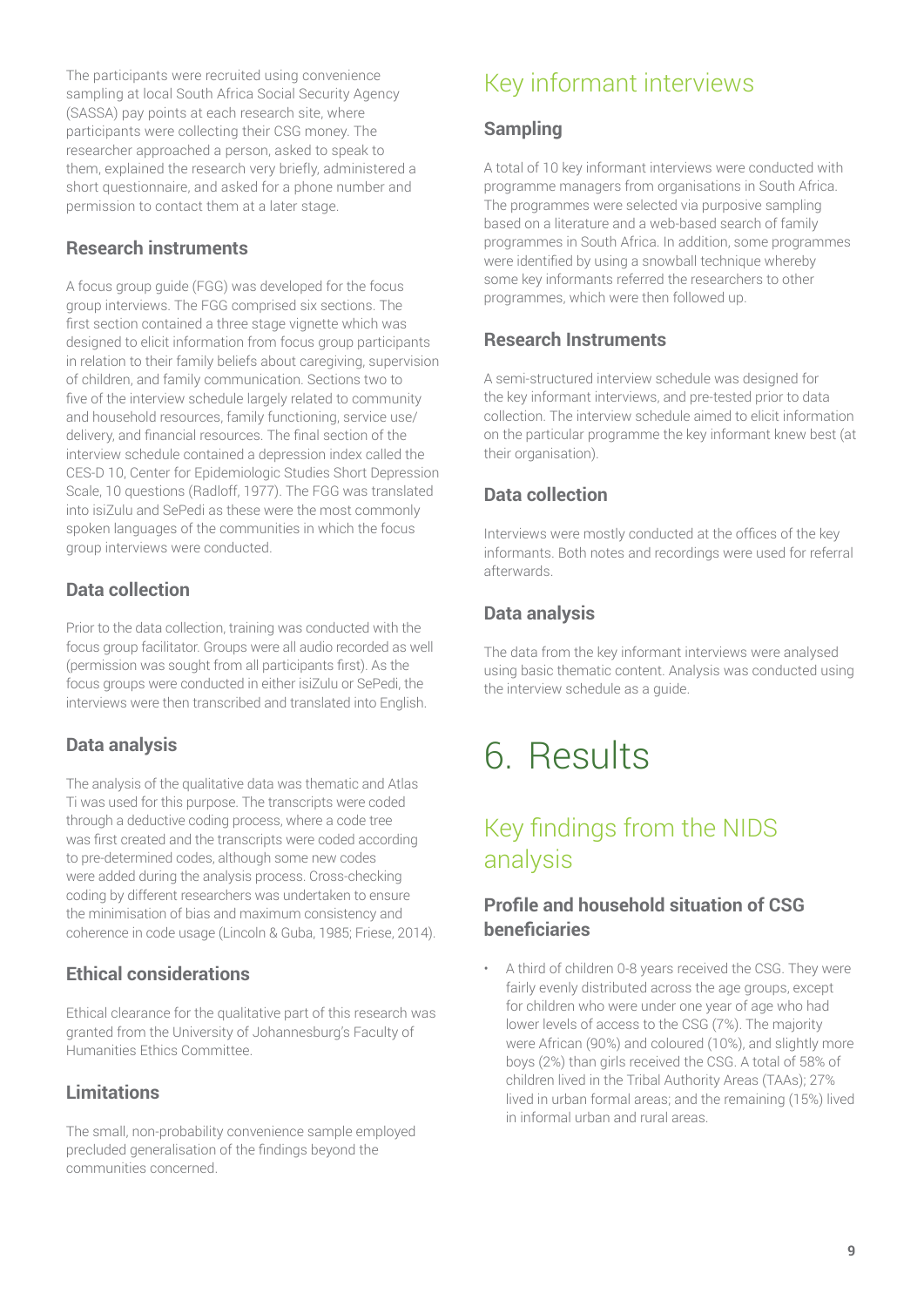

- CSG households were generally larger (6.8 persons) compared to the national average household size of 3.6 members in 2011 (Community Survey, 2016). This finding was especially marked in the TAAs, where it was 7.22. The number of children per household was 2.40.
- The per capita income of members of their households was R394.21. Urban areas had higher per capita income than their rural counterparts, and household size was also smaller.

### **Child well-being outcomes**

#### **Education, health and food security**

- Of the CSG beneficiaries of school going age, 92% were enrolled in either Grade R or Grade 1.
- Fewer children, around 4 out of 10 aged 3-5 years, were enrolled in a CCF. Enrolments in a CCF were much lower in rural areas due to a lack of available services.
- With regard to the health of the children, two-thirds of caregivers had a positive perception of the health of the child in their care.
- This perception was confirmed by the anthropometric measurements of the children, which revealed that 82% of children under five years were in the normal range for their weight for height measurements, and 91% were in the normal weight for age range, while 88% of children between 5-7 years were also within the normal Body Mass Index (BMI). Those who fell outside the normal range were 3.4 times more likely to be overweight than underweight, which is likely to be due to poor nutrition.
- Despite this finding, 17% of children aged 0-5 years were moderately stunted and 9% were severely stunted. Stunting is measured by height for age and is a consequence of long-term nutritional deprivation rather than acute deprivation (WHO, 2010. It is a significant risk factor for sound physical and cognitive development of children (Casale et al., 2014).

#### **Income poverty and living standards**

• Although the nutrition and health benefits of the CSG are noteworthy, all children in this sample lived in households that had an income below the upper bound poverty line at the time, and most lived below the lower bound poverty line. The small value of the grant and low and precarious income of grant beneficiary families explains why 4 out of 10 children continue to experience hunger to some degree, while 47% indicated that their food supply was scarce. Rural households were poorer and more food insecure than their urban counterparts.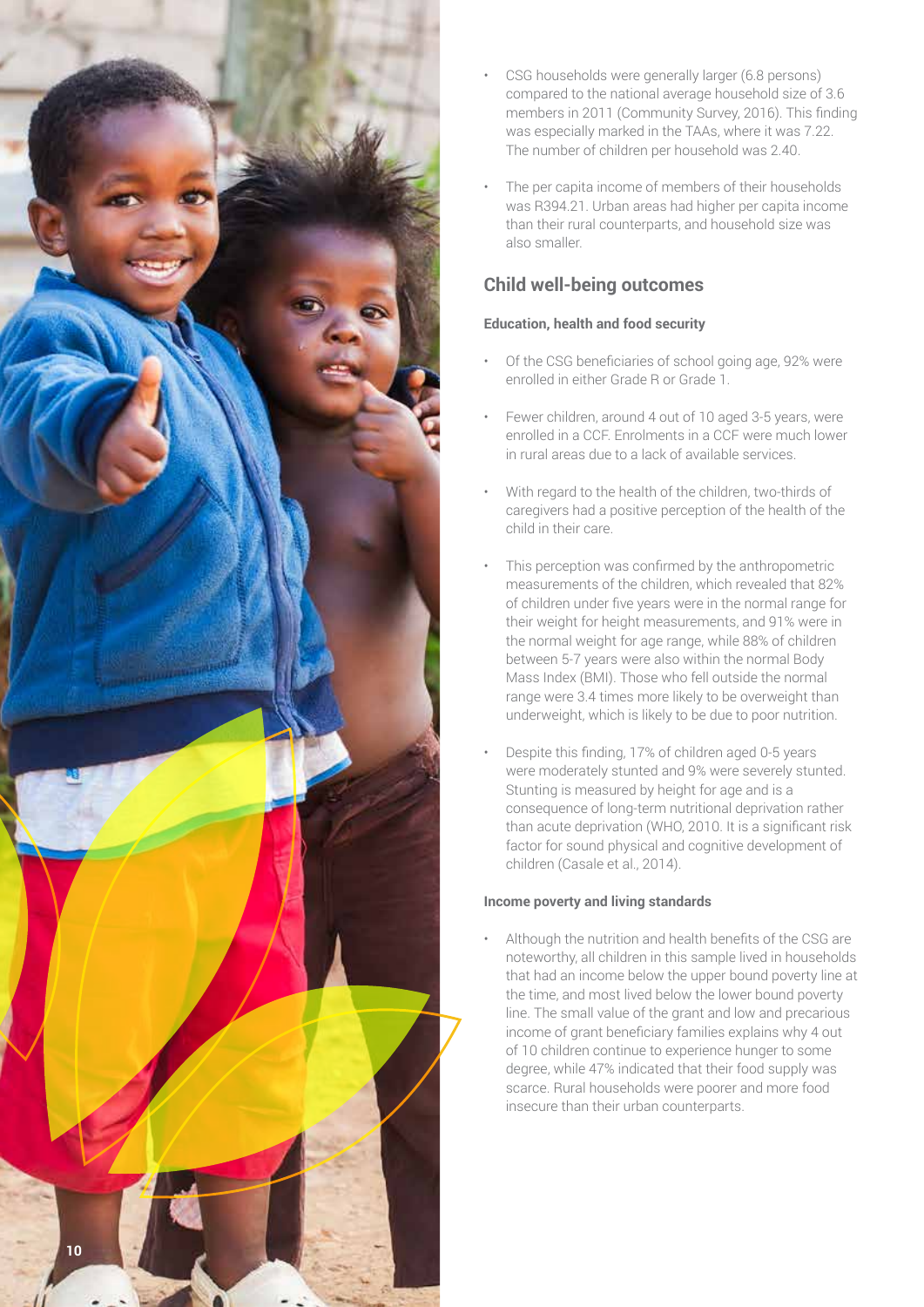• Half of the children lived in households with medium living standards. CSG beneficiaries had access to three out of five of the services that made up the living standards measure devised for this study. Living standard was assessed in relation to the dwelling type and access to basic services, including water, electricity, refuse removal and sanitation.

#### **Caregiver characteristics, parental relations and mental health**

- Caregivers were mainly women (97%) with a secondary education, and were largely unemployed (87%). Few male primary caregivers received the CSG.
- One in two caregivers lived in a household where there was no one employed and they were therefore more vulnerable. Younger caregivers were more likely than older caregivers to be better educated and enjoyed a higher living standard.
- Almost 7 out of 10 primary caregivers were the biological parents of the child and lived with the child in the same household. A fifth of primary caregivers were grandparents, followed by relatives.
- A fair number of primary caregivers (29%) had a partner who lived with them in the same household, with only 20% of couples being married. Non-resident mothers were more likely than non-resident fathers to give the household financial support. However, half of nonresident mothers and 60% of non-resident fathers did not provide any financial support.
- Father absence from the household was high, with almost three-quarters of fathers not being present for many reasons, such as labour migration from rural to urban areas. In 30% of cases, fathers never saw their children. There was also an increasing trend of labour migration among mothers. However, more mothers (78%) were resident in the household than fathers (26%).
- We also noted that large numbers of children (29%) continued to live apart from their parents, largely with relatives.
- The majority of parents did not present with a high number of depressive symptoms. However, almost a third were at high risk of depression. Caregivers with low levels of education were at greater risk of the development of mental illness. There was also a relationship between the perception caregivers had of their health and their mental health. Those who viewed their health more favourably were less likely to be depressed than those who saw themselves as having poor health. Similarly, those who perceived themselves as living in better-off households were more likely to have lower depression scores. A CES-D10 depression index administered in the focus groups with caregivers revealed higher rates of depression among women carers in the urban area (Doornkop) in Soweto compared to the rural area (Moutse).

#### **Household structure**

- The most common household structure of CSG beneficiaries was made up of the child, the parent, and adult relatives (34%).
- This structure was followed by families made up of a child and adult relatives with no parents (29%), child and both parents (15%); child, both parents and adult relatives (11%), and the child and one parent with no relatives (11%).
- A quarter of CSG beneficiaries in the early years of life were growing up in nuclear families or single parent families with no relatives living with them.
- Families with relatives were by far the most common family structure for this age group (75%), and most children were in households either with one parent or in households with no parents at all.

#### **Access to social support and community environment**

- A positive result was that 77% of caregivers had another family member to assist them with childcare. This finding confirms the importance of other adults who were engaged in the care of children.
- It emerged that children were growing up in communities that had a medium level of social and community organisation. The implication is that there was a fair level of participation of caregivers in social groups, they had some access to support from neighbours, perceived themselves to be fairly safe, there was some trust in their neighbours, and they enjoyed moderate living conditions, such as access to basic services, although they lacked adequate housing.

#### **Factors influencing child well-being outcomes**

The path analysis statistical model identified the following relationship predictors that are associated with child health outcomes:

- 1) There was no relationship between family structure as set out in the model and child health outcomes except in rural areas where child health was associated with living in a two-parent family.
- 2) Caregivers who perceived their own health to be good and who were not depressed were more likely to view the children's health favourably. Emotional well-being of the caregiver was also correlated with higher household income i.e. the economic circumstances of the household and higher education levels of the caregiver.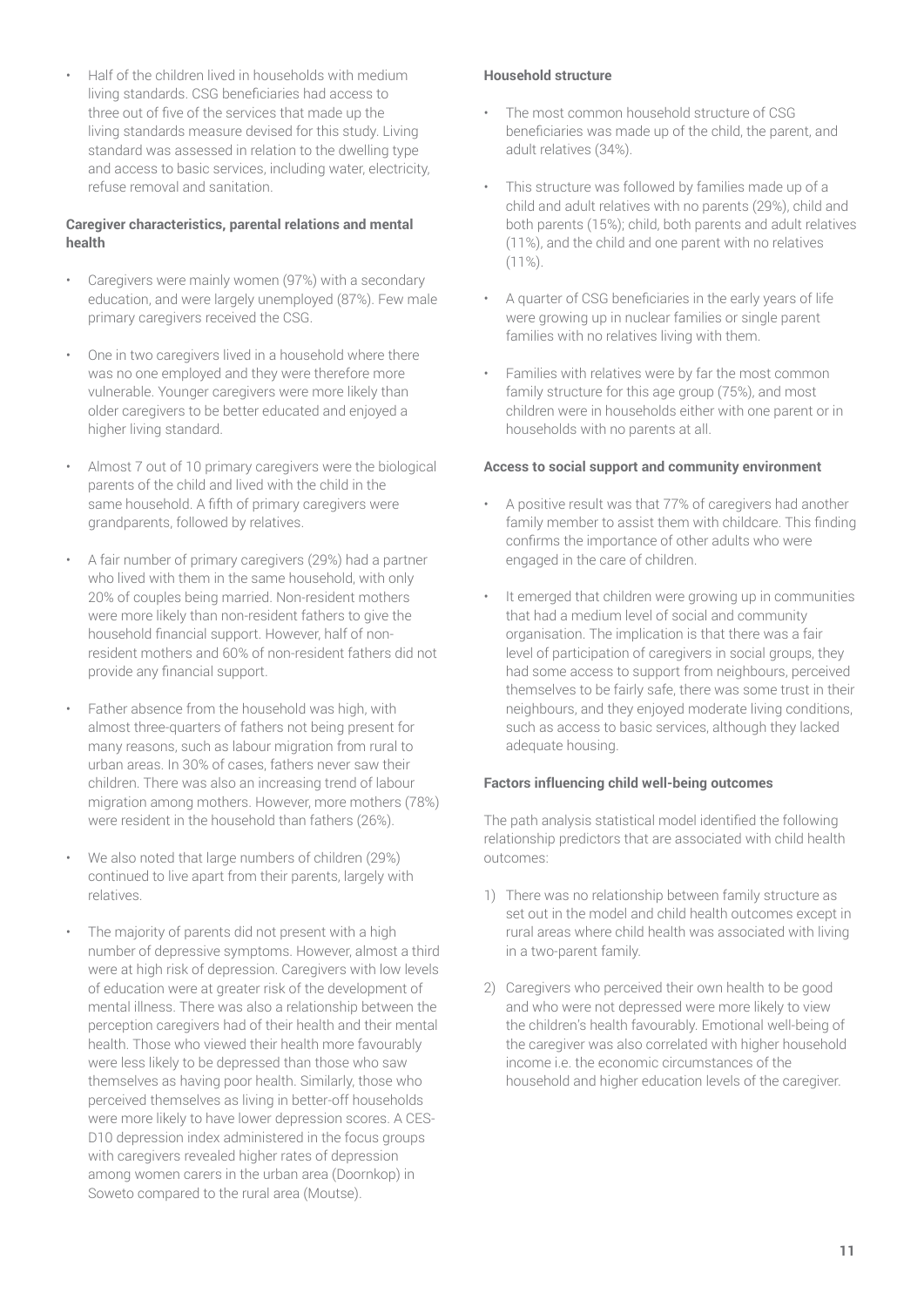- 3) The education of the caregiver was also positively associated with having the children in her care aged 3-5 years enrolled in a CCF. Children who were slightly older (aged 6-7 years) were significantly more likely to be enrolled in school than those who were younger, as this is the age of mandatory schooling. Enrolment in a CCF was also significantly associated with household size, whereby enrolment declined as the household size increased. Similar outcomes were observed where there were larger numbers of biological children in the household. Higher living standards, higher educational attainment of the caregiver, and younger caregivers were associated with a higher likelihood of enrolling in a CCF. Further, children aged 6-7 years were more likely to be enrolled in school than younger children in a CCF. Also, education of the parent or geo-type (i.e. rural formal, TAA, urban formal, or urban informal location) did not have a bearing on school enrolment.
- 4) The findings derived from the path analysis clearly showed which predictors were associated with perceptions of child health and the weight and height for age of the child. Predictors were found to occur via the increased access to food and underscores the important role that the CSG plays in enhancing food security and ensuring child well-being. The findings were different for rural and urban areas and provide some pointers for intervention. In rural areas, larger households are more likely to need additional food security interventions. In urban areas, caregiver depression had a significant effect on lower levels of child well-being, although other predictors such as income and living standards were also important.

### **Key findings from the qualitative analysis**

Family functioning and caregiving

- From the qualitative data, we learnt that primary caregivers had a sound knowledge of the emotional and social care needs of the children. They were aware of the importance of emotional caregiving and the need to create caring environments for them. Evidence of positive, supportive and interactive family communication also existed.
- The need for knowledge and skills in alternative styles of discipline to more effectively manage the behaviour of children was emphasised. Primary caregivers were receptive to learning about new and different ways of parenting. Communication between family members needs further exploration.
- Challenges with the monitoring and supervision of children were directly related to poor living conditions, overcrowding, poverty, and a lack of safe play areas in communities.
- Practical barriers to child safety were the lack of fences around the properties, poor quality locks to their houses, or simply not having a security gate.
- Very high rates of depressive symptomatology were evident among respondents in the focus groups.
- Caregivers derived social and emotional support from family members and close adult relationships, and material support from their family network and their religious faith. Despite positive assistance, complex family relationships and obligations undermined the benefits of extended family support.
- Changing social relations in neighbourhoods due to an erosion of trust and high rates of crime, violence and drug use worked against the spirit of Ubuntu in communities and were drivers of isolationist behaviour. While community support engendered a sense of belonging, a wariness and a lack of trust of neighbours was evident in both urban and rural areas.
- The more social problems there were in communities. the harder it was to maintain a network of social support. Positive community support should not be presumed to exist. As a result of crime and drug addiction, the wider community context can be a 'disabling' rather than an enabling environment for child well-being.
- A lack of access to quality services in local communities, such as child care, running water, and transport, as well as bad treatment by service officials, including corruption and discrimination in the delivery of services, were highlighted. The police and health care services were perceived to be of poor quality, especially in urban areas where services were over-subscribed and where community needs were overwhelming.
- Despite the positive effects of the CSG, by itself it cannot solve the complex and interlocking structural, psychosocial, and household community level factors that need to work together to improve child well-being and break the inter-generational cycle of poverty and inequality in South Africa. One way to increase support to poor and vulnerable families in receipt of a CSG is through the provision of family- and community-based preventative developmental interventions that combine social and economic aspects, such as information, education and financial literacy (Patel, 2015).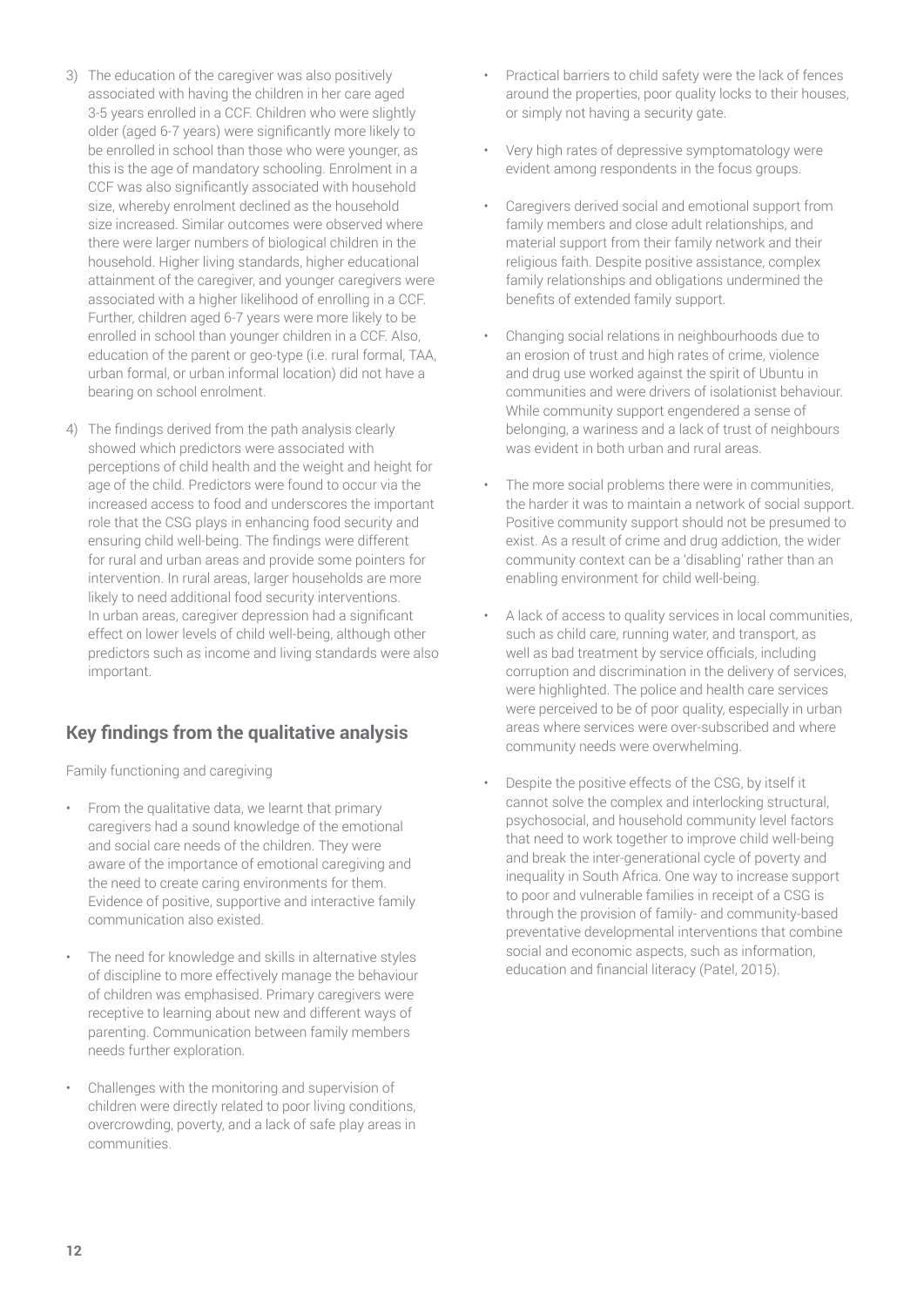# 7. Discussion

### Quantitative findings

The CSG children described in this study were, for the most part, healthy, as reflected in the anthropometric measurements of the children where the vast majority (75% and upwards) fell within the normal range in terms of their physical development. This finding is in itself an important strength to build on, even if nutrition interventions must be urgently prioritised in order to address the quarter of children under five years who are stunted and severely stunted.

The generally healthy status of CSG children was borne out by the perception the caregivers had of the child. Two-thirds of caregivers viewed the health of the children they cared for to be "very good to excellent". Caregivers who perceived their own health to be good were more likely to view children's health favourably. Similarly, the less depressed the caregivers were, the more positive they were about the health of the child. Those with higher education levels, or greater household income, were more likely to have lower depression scores than less educated or poorer caregivers.

The education of the caregiver played a role in a child's enrolment in a CCF. Children who were slightly older (aged 6-7 years) were significantly more likely to have been enrolled in a school than younger children were to have been enrolled in a CCF. Lack of enrolment in a CCF was particularly acute in rural areas, where the poorest households were the least educated and living in larger households.

In rural formal areas, where 70% of children aged 3-5 years were not enrolled in a CCF, in 82% of cases there was the support of relatives for child-caring purposes. However, in a quarter of the cases where the child was not enrolled in a CCF, the primary caregivers did not have family support with childcare, suggesting these children are at greater risk of compromised well-being.

A quarter of the children were living in nuclear families where the mother and father were present, but the most common family structure was made up of single parents and children (45%), of which single parent families with relatives was the most common family form for CSG beneficiaries. There was also no relationship between family structure and child well-being outcomes in the NIDS analysis except in rural areas where child health was associated with living in a two-parent family. This finding is contrary to Tippoo's (2012) finding that children with both biological parents had better well-being outcomes than those who did not; even when income, race and geography were accounted for.

Almost one in three children were not living with parents, which informed the design of the CSG in 1998. The absence of parents is indicative of the fragmentation of families in South Africa, suggesting strong continuities with the past and the present.

A distinguishing feature of the family structure of CSG beneficiaries was that in 74% of cases, relatives were present in the household, which could be due to the need to share resources and care responsibilities (Patel, 2009). While this finding may be interpreted as a positive development, it could also be a drain on household resources and impact food security negatively.

Fathers were significantly more likely to not live with the child than mothers, and significantly more likely to see the child less often. In only 40% of cases where the father was absent did he provide some financial support; which is in contrast to 50% of cases in which the mother was absent. Consequently, extended families carry the burden of economic, social and emotional support for one in three children, or 30%, of children in South Africa. Despite the burden of direct caregiving by extended families, in 77% of cases, caregivers indicated that they had additional support from family members for the care of the child.

Community affiliation was not especially high overall. While it was highest in urban informal areas, these communities were also the most likely to have felt unsupported by neighbours. While residents from rural formal areas were more likely than others to report feeling safe in their community, they were also the least likely to be affiliated to a community group.

What the NIDS analysis does highlight is that younger CSG children, and particularly those from rural areas, are the group most at risk. Younger children are also at greater risk health-wise, as borne out by the NIDS anthropometric data, as well as the South African National Health and Nutrition Examination Survey (SANHANES) national data. CSG children's risks should be understood within the wider societal context of income shortages, migration, the HIV and AIDS epidemic, and the fragmentation of families marked by the significant absence of fathers in children's lives. Individual characteristics of the caregiver were also relevant to child well-being, such as lower levels of educational attainment, age, and mental health. Poverty and lack of employment of household members and poor living standards were also associated with lower levels of wellbeing. However, these factors appear to be moderated by social support from extended family members and the high value placed on kinship support, despite the burden of care that they have to bear.

The findings of the path model showed the following significant relationship between the variables. First; having a relative in a household, higher living standards, and caregivers who perceived themselves to be healthy were associated with less food insecurity. Larger households in rural areas were associated with child food insecurity and with a caregiver being less likely to perceive the child to be healthy. Food security explains why these predictors were associated with the perception of improved health of a child.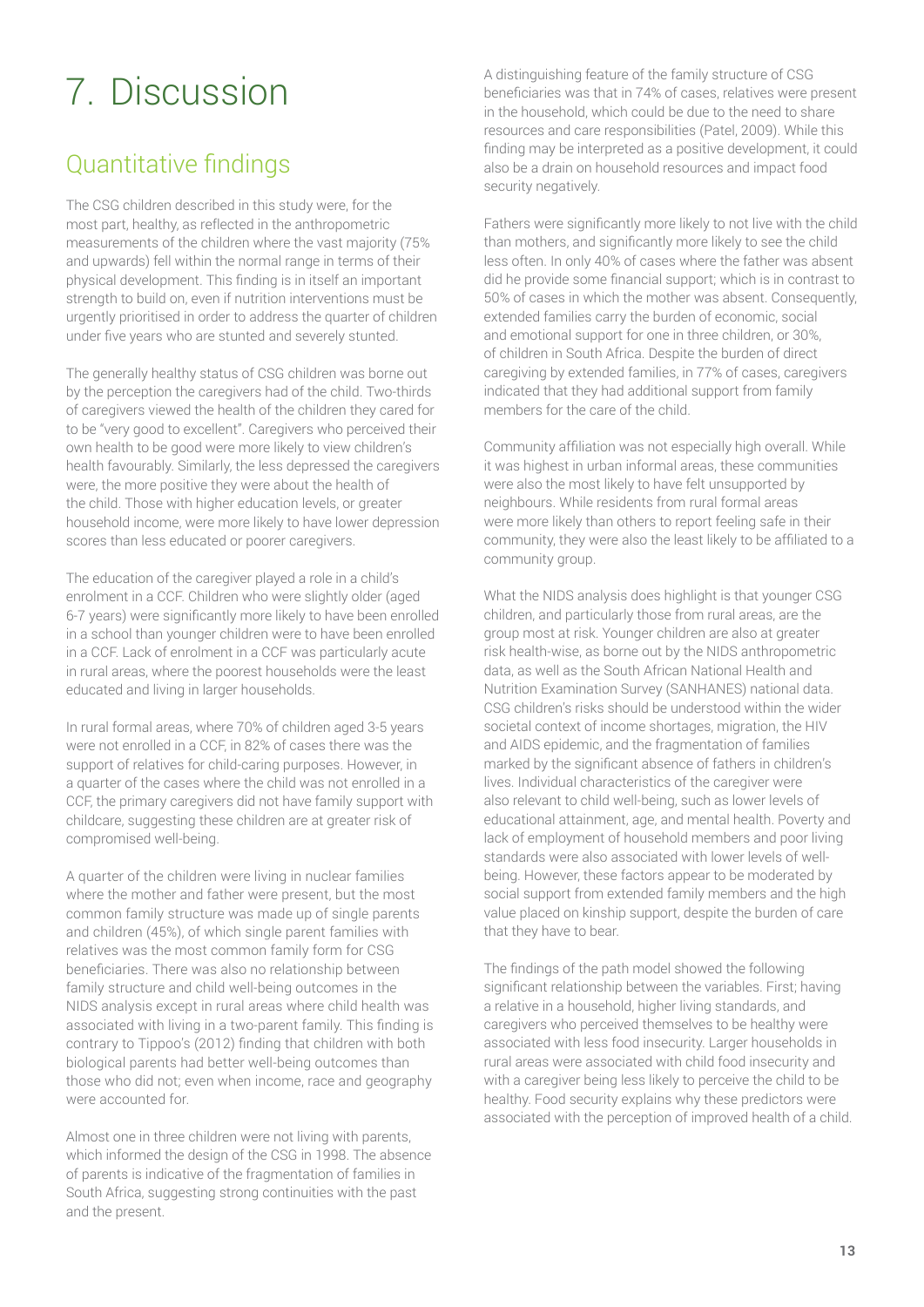Second, regarding the outcome measures for weight and height for age in rural areas, we found that having higher income, living standards and caregiver perceptions of their own health were positively associated with higher weight for age of the children in their care. On the other hand, if there were more individuals in the household, this factor was associated with more child food insecurity, which in turn was associated with lower weight and height for age.

Third, in urban areas, caregiver depression was associated with greater child food insecurity, which in turn was associated with lower perceptions of child health. Regarding weight and height for age, no mediations or indirect effects were observed, although several of the predictor variables were associated with food security/insecurity.

### Qualitative findings

The data from the six focus groups provides a rich picture of the family lives of the research participants and how their families function and provide care, as well as how the social and community context affects caregiving. Three themes were apparent:

- 1) The first theme is the remarkable levels of care that many families manage to offer under very difficult circumstances, and the challenges they face, such as discipline, monitoring child safety, and dealing with grief.
- 2) The second is the tenuous support families have in order to manage many kinds of adversity, leading to increased insecurity, stress and precarious emotional states, which erodes the protective mechanisms of social care. This lack of support is a function of both poor state services and gaps in community support and social networks.
- 3) A third theme was related to social beliefs that families hold which shape how they function. These can be positive, such as when families 'stick together', and the belief that child safety is a community responsibility. Social beliefs can also be barriers to family well-being, such as those that discourage help-seeking, and views about discipline.

In relation to the first theme of positive emotional care, studies show the protective role that strong caregiver relationships, caregiver closeness, and demonstrations of warmth have for children. These have positive well-being outcomes in relation to child mental health (Cederbaum et al, 2012), reduced risk of child abuse (Meinck et al 2015), and reduced behaviour problems in childhood (Gardner, Sonuga-Barke, & Sayal, 1999) and adolescence (Gorman-Smith, et al., 2000), and can cushion negative social and community influences (Knerr, Gardner, & Cluver, 2011; Holte et al., 2014).

In this study, there were moving accounts of the warmth and cohesion that exists, even under very difficult living conditions. Small family rituals and close interpersonal relationships, and the demonstration of care for others in word and deed, were described as the 'glue' that contributes to positive family connectedness. There was also explicit recognition of the importance of emotional caregiving, and examples of how ordinary family activities can create caring environments.

In addition, attempts to garner information about communication styles and processes in families revealed examples of positive, supportive, and interactive family communication. The data indicate real strengths in these families in relation to effective communication with children. However, there was little discussion of the challenges of communication.

Discipline and the management of the behaviour of children stimulated extensive discussion. There was evidence of a range of discipline styles, from physical beating and harsh punishments, to more engaging communicative styles. Setting family rules was an alternative method of behaviour management that was seen as most effective. However, the disciplining of children was a particularly contested, difficult and controversial area of discussion in the focus groups, with evidence of strong tendencies towards authoritarian styles. Participants reflected that managing children's behaviour became harder as the child grew older. Two factors seemed to be important causes of authoritarian discipline: one was an articulated lack of knowledge of and skills in alternative styles of discipline; and two, was the feeling that because the social context of children's lives were so very different from the caregiver's generation, children were 'out of control' and authoritarianism was seen as the only way to regain control. In addition to articulating a lack of alternate skills, caregivers were clear that they wanted to learn new ways and have a range of new and effective tools.

In order to maintain warm and caring spaces, participants identified religious faith, close adult relationships, and a sense of being helped and supported financially and emotionally as critical in the ability of caregivers to provide positive caregiving. However, a lack of support to the caregivers eroded their ability to offer positive emotional care. Family support was truly mixed, with many examples of positive assistance, but complex family relationships and obligations easily undermined the benefits of extended family.

Loss and grief were recurring issues in the focus groups; clearly there is a need for emotional care that is not being adequately managed by our society generally and in a time of HIV and AIDS and high levels of violence. Emotional support and closeness is hard to achieve under stressful circumstances; your own emotional difficulties can be a real barrier to offering support to others, and raises the importance of caregivers' mental health.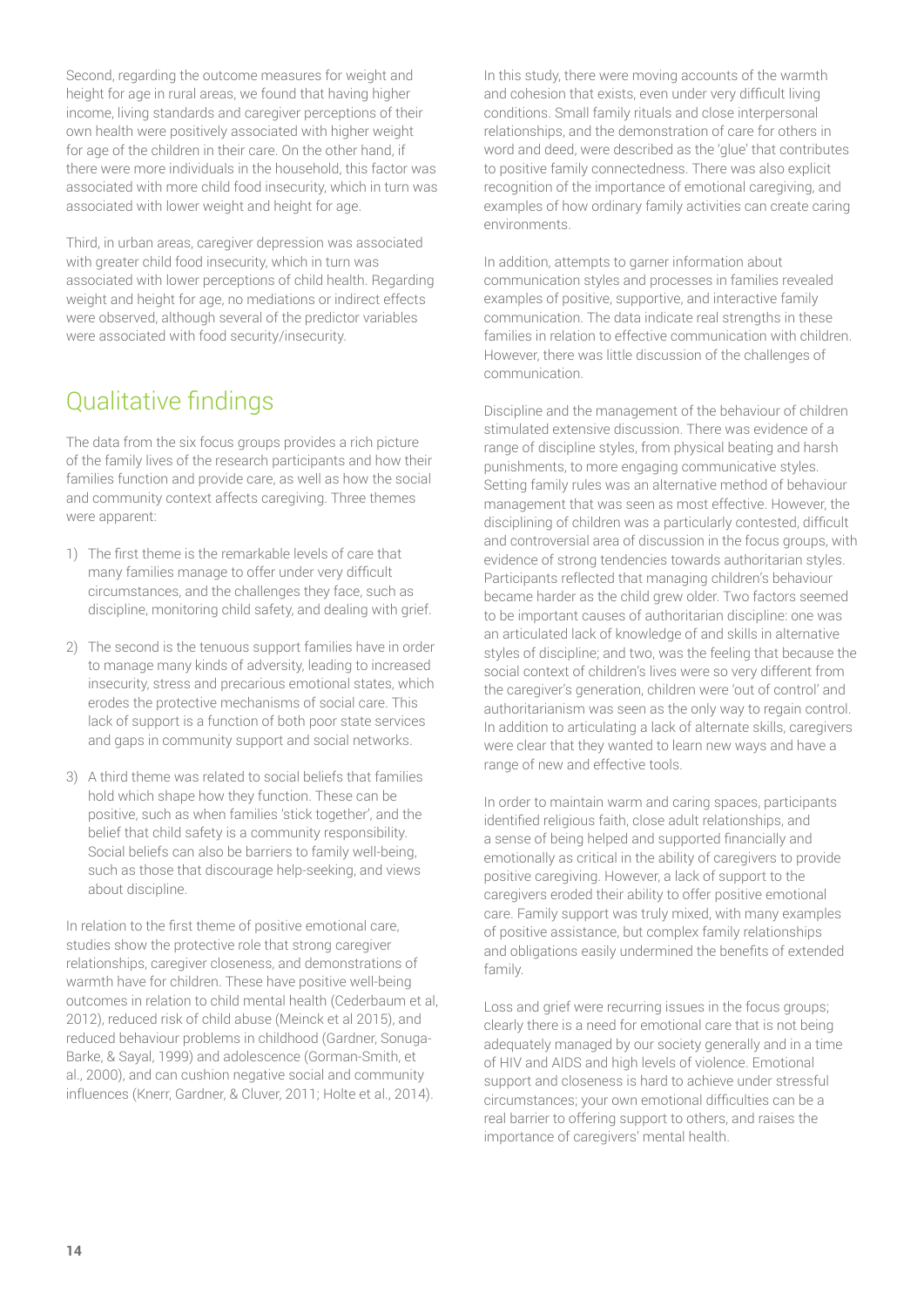Worrying rates of depressive symptomology (18 out of 40 women had symptoms of depression) among these women have broad implications for caregiving competence in communities. In this regard, research has demonstrated a strong connection between the mental health of caregivers and good well-being outcomes for children; and, conversely, caregiver depression and other mental health challenges as a major risk factor for children's well-being (Goodman et al 2011; Meinck et al 2015).

The monitoring and supervision of especially young children was discussed at length in the groups. Concern for the safety of unmonitored children was widely expressed, and great effort was obviously expended on keeping children physically close and protected from dangers. Barriers to properly monitoring children were articulated, many deriving from poor living conditions and poverty, such as a lack of property fences, poor quality locks on house doors or no security gates, and a lack of safe play areas in the community. Others derived from a reduction in trust that members of the community would genuinely offer care for children, despite the articulation that communities 'ought to' care for any child living nearby, which is a traditional value in African communities (Patel, 2015; Lesejane, 2006). Revealingly, a crèche or ECD centre was seen as a space of safety and a predictable way to access food, rather than a space of educational stimulation.

Participants perceived communities to have mixed value as a source of support; some felt a sense of belonging, but a lack of trust also came through. Neighbours were often not perceived to be 'on your side'. The wariness towards the outside community was largely due to perceived high crime and drug use rates.

The ability of participants to provide for their children was severely hampered by poverty. While all lived in difficult financial circumstances, some also suffered particularly bad living conditions, impacting severely on their ability to care for their children. While participants were not asked about food security, they did mention the stress of trying to provide for their children in times of serious financial insecurity, exacerbated by serious problems with formal service delivery. Moutse residents were concerned about the lack of running water and transport, and insufficient ECD and educational facilities. In Doornkop, the services existed, but complaints about poor quality of delivery were rife, especially poor treatment from service officials, and corrupt and discriminatory services.

Finally, some participants indicated a basic competence in rudimentary financial capabilities, but were enthusiastic about developing their knowledge and skills in this area. The data from the focus groups show clearly that caregivers are able to create emotionally supportive and positive care environments for their children, even under the most difficult circumstances. However, a lack of support for caring arises from social and community gaps in caring and service delivery problems.

Identified areas for high-impact caring tools are in parenting skills (especially around discipline), improved financial management skills, far better state service delivery that offers genuine support via competent and respectful staff, and actual delivery. There is also a need for stronger community support and deeper social networks, both difficult processes to influence.

A cursory review of family interventions in South Africa (based on interviews with key informants and a literature review) indicates that programmes are being implemented, but are limited in scope and reach. Few of the programmes are supported by research and for one programme, none has been rigorously evaluated to assess its effectiveness. The 10 programmes reviewed showed that innovation and experimentation are occurring and that there is much to learn from the different modalities that exist and what works in practice. All the programmes provided a training intervention in a small group setting.

A lack of funding and investment in preventative family interventions was identified as a major barrier to growing family- and community-based interventions. Social work services for families in South Africa are under-developed and tend to concentrate on clinical and statutory interventions to protect children against harm. There are limited interventions to enhance family functioning in general in the country that could prevent social problems from occurring. The CSG does play a positive role in preventing child poverty and food insecurity as outlined in part 1 based on the NIDS of 2008, but as the interviews with key informants revealed, there is a need for development of parenting knowledge and skills for at-risk families focusing on psychosocial aspects, such as family relations, communication, discipline of children and support for caregivers. A need for a focus on developing the financial capabilities of families to cope with the socioeconomic challenges that they face was also emphasised. It is apparent that family-based interventions could be a valuable complementary intervention to support CSG beneficiaries.

Given the dearth of evidence-based family interventions in South Africa and in low- and middle-income countries, organisations are more likely to rely on international interventions that have been rigorously evaluated in highincome countries (Cluver et al., 2016; Mikton & Butchari., 2009). Although caution needs to be exercised in uncritically transposing these programmes in different countries with different cultural beliefs about families and caregiving and different resource levels, there is scope to adapt these interventions in South Africa. In order to scale up the impact of combined cash and care programmes, quality costeffective and high impact designs will be needed.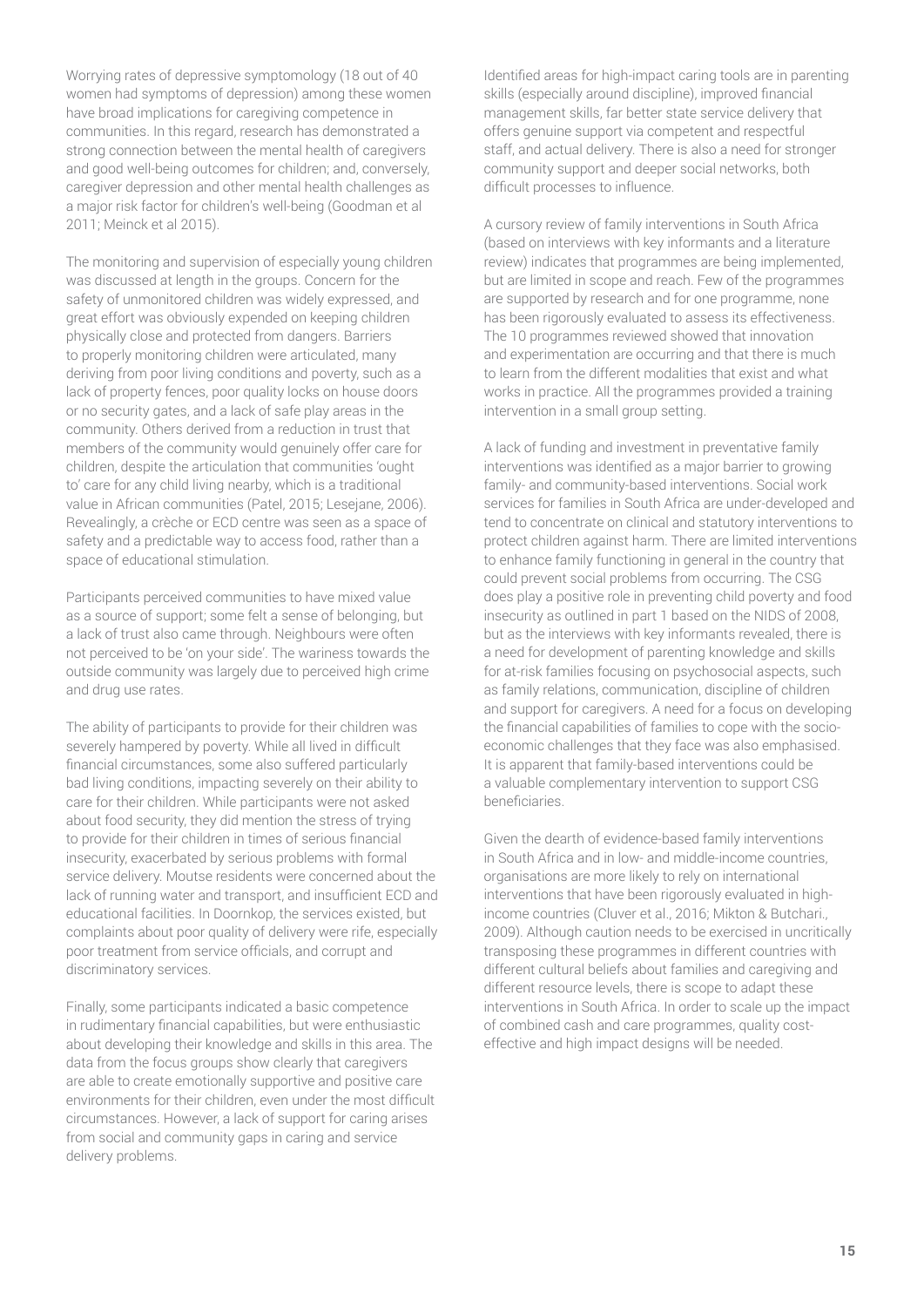While cash transfers go a long way in mitigating the negative consequences of poverty on child well-being in South Africa, complementary family interventions may improve well-being outcomes if they address other social and developmental challenges that families experience. The family interventions reviewed provided valuable insight into programme content, recruitment and selection of participants, training and supervision, and monitoring and evaluation. Group formats for programme delivery are common locally and could contribute to the building of supportive networks between the caregivers that could extend beyond the intervention, which is also associated with successful outcomes (Morris et al., 2017).

# 8. Conclusions

Despite the positive effects of the CSG, by itself it cannot solve the complex and interlocking structural, psychosocial, and household and community level factors that need to work together to improve child well-being and break the inter-generational cycle of poverty and inequality in South Africa. One way to increase support to poor and vulnerable families in receipt of a CSG is through the provision of family- and community-based preventative developmental welfare interventions that combine social and economic interventions and that include information, education and prevention strategies (Patel, 2015).

The theoretical model that underpins these interventions builds on South Africa's developmental welfare approach that advocates both social protection for children (cash transfers) and integrated family and community interventions, contained in recent strategy documents of the Department of Social Development (UNICEF & DSD, 2017), the Child Care Act of 2005 (DSD, 2005), and earlier welfare policies such as the White Paper for Social Welfare (Department of Welfare and Population Development, 1997). The view that families contribute significantly to social and economic development and should be supported in the provision of warm, loving and caring environments for children is consistent with the commitment in the White Paper on Families in South Africa (DSD, 2012) to support for vulnerable families. A mandate therefore already exists to design and implement preventive family interventions of this kind. In addition to social development theory, components of psycho-educational, functional and structural-strategic approaches to family intervention provide useful insights for programme design (Tolan, Guerra & Kendall, 1995; Gorman-Smith, Tolan, & Henry, 2000).

Preventive educational interventions delivered in a group format can assist "families to manage the stresses and challenges of everyday life in poor and difficult circumstances" (Sihleng'imizi Family Group Intervention Facilitator Manual, 2016, p.8). The prevention model is also different to the 'treatment model' where children are identified because they have pre-existing social and behavioural problems and are in need of child protection. Instead, the prevention model invites families to participate in an intervention programme that could strengthen functioning and enhance well-being of their families as a whole.

In conclusion, combining cash transfers with family strengthening interventions will require significant mind shifts among policy-makers, practitioners and development agencies. There is great public pressure to respond to the immediate problems of children through established child protection measures, most of which are statutory in nature. Although these are necessary, more effective early intervention and preventive intervention is needed to respond to the growing challenge to enhance child well-being among the majority of South Africa's children. There is great scope for innovation and learning from practice to find solutions suited to the South African, and indeed the African, context. More research is needed to track child well-being in national data sets over time, although these data sets are limited in that they do not allow for a comprehensive analysis of all the dimensions of child well-being. However, in the absence of such data, mixed methods studies do provide insight into the direction of the changes that are occurring in the lives of children and their families.

### 9. Recommendations: interventions to scale up the impact of the CSG

### Enhancing child well-being

The findings provide pointers for scaling up the CSG through the following actions:

- The continued provision of income support to disadvantaged families is strongly indicated.
- National public action is needed to end child hunger, especially in the early years of life. This goal can be achieved through a range of interventions such as boosting nutritional support to larger households, providing education on child nutrition, enhancing household food security strategies, livelihoods support, and early intervention for children at risk of stunting. Such interventions would complement the provision of cash transfers.
- Additional measures need to be devised to increase early access to the CSG for children below the age of 12 months.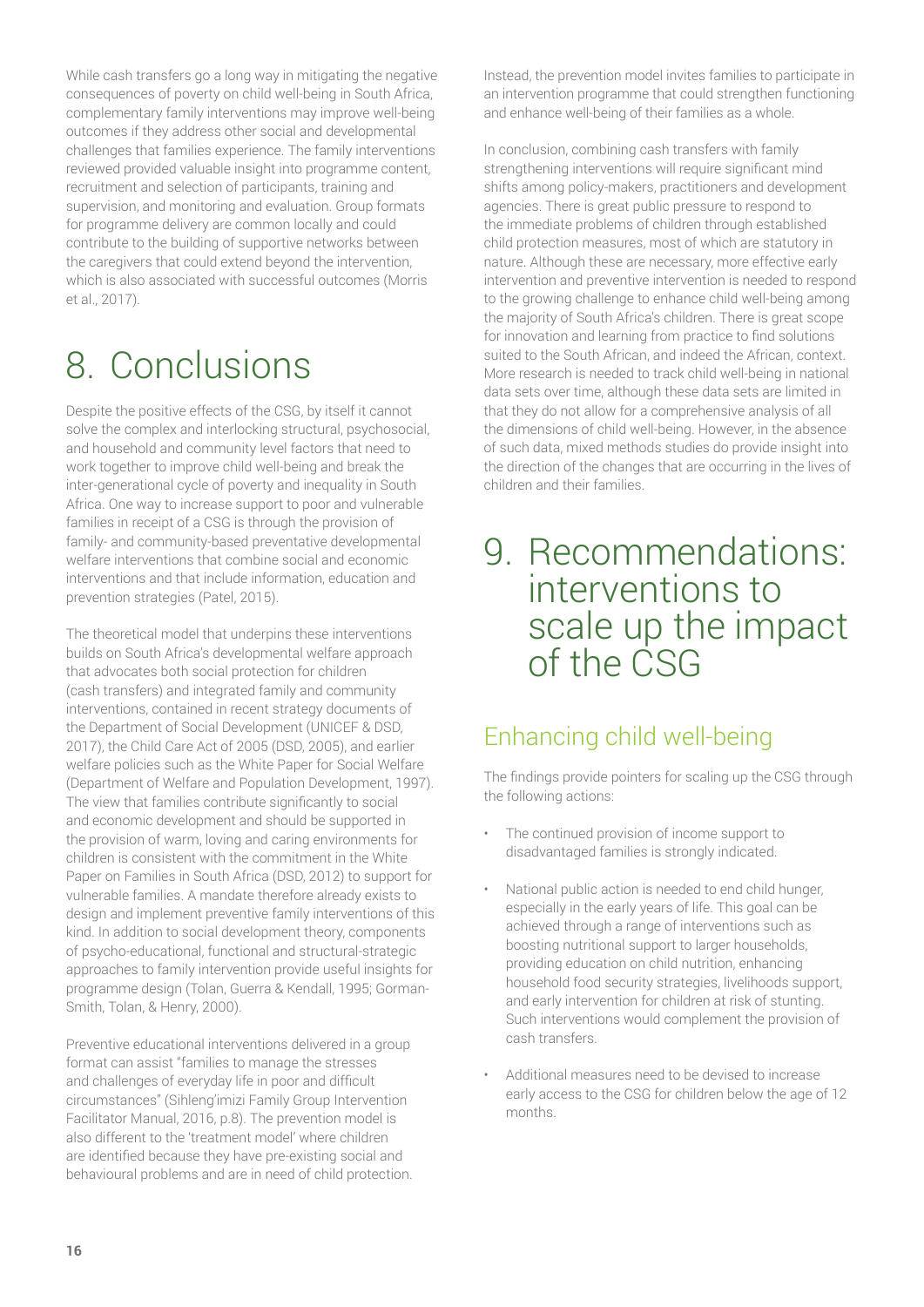- Early identification of depressive symptoms of caregivers is needed, as well as the provision of appropriate psychosocial support interventions.
- Access to quality basic services, such as shelter, water, electricity, and sanitation, including access to child care services, needs to be improved.
- It is important to strengthen family and community systems of social support.
- Implementing community safety strategies to improve the safety and security of children and families as well as creating safe spaces for children to play is imperative.
- Increasing the income flows to CSG households remains a critical priority. This type of action needs to be accompanied by improved access to child care services and mechanisms to support the livelihood strategies of caregivers and members of their households, including measures to enhance their financial capabilities.

### Preventive interventions for CSG beneficiaries and families

- The design of interventions needs to be sensitive to the different contexts of childhood, risks, and different factors that influence child well-being in urban and rural areas.
- Complementary family- and community-based preventative interventions are needed to strengthen CSG families in their caregiving roles. The content of the programmes needs to include a focus on strengthening financial capabilities, information and education about nutrition, family connectedness, positive engagement with social networks and services, the provision of psychosocial support, and improved parenting skills. Skills-based parenting programmes delivered in timelimited group-based interventions and by trained practitioners have been found to be associated with positive child well-being outcomes.
- Public information and education campaigns that are well targeted, including short-term group-based interventions, were also found to be successful.
- Funding allocations for preventive developmental family welfare interventions are needed.
- There is the potential for expanding the reach of family programmes through existing governmental agencies, particularly at local government level and through community and faith-based organisations and NGOs.

## 10.References

Agüero, J.M., Carter, M. R., & Woolard, I. (2007). *The impact of the unconditional cash transfers on nutrition: The South African Child Support* Grant: Working Paper 39. Brazil: International Poverty Centre, United Nations Development Programme.

Berry, L., Dawes, A., and Biersteker, L. (2013). Getting the basics right: An essential package of services and support for ECD. In Berry L, Biersteker L, Dawes H, Lake L & Smith C (eds) *South African Child Gauge 2013*. (page 26 – 33). Cape Town: University of Cape Town.

Casale, D., Desmond, C. & Richter, L. (2014). The association between stunting and psychological development among preschool children: a study using the South African Birth to Twenty cohort data. *Child: Care, Health and Development*, 40 (6), 900-910.

Case, A., Hosegood, V., & Lund, F. (2005). The reach and impact of Child Support Grants: Evidence from KwaZulu-Natal. *Development Southern Africa*, 22 (4), 467-482.

Chinhema, M., Brophy, T., Brown, M., Leibbrandt, M., Mlatsheni, C., & Woolard, I. (2016). *National Income Dynamics Study Panel User Manual.* Cape Town: Southern Africa Labour and Development Research Unit.

Cluver L. D., Meinck, F., Shenderovich, Y., Ward, K. L., Romero, R. H., Redfern, A., Lombard, C., Doubt, J., Steinert, J., Catanho, R., Wittesaele, C., De Stone, S., Salah, N., Mpimpilashe, P., Lachman, J., Loening, H., Gardner, F., Blanc., D., Nocuza, M., & Lechowicz, M. (2016). A Parenting Programme to Prevent Abuse of Adolescents in South Africa: Study Protocol for Randomised controlled trial. *Trials*, 17, 1-10.

Cluver, L. D., Toska, E., Orkin, F. M., Meinck, F., Hodes, R., Yakubovich, A. R., & Sherr, L. (2016). Achieving equity in HIV-treatment outcomes: can social protection improve adolescent ART-adherence in South Africa? *AIDS Care*, 28, 73-82.

Coetzee, M. (2014). *Do poor children really benefit from the Child Support Grant*. Cape Town: Redi3x3. Retrieved from http://www.econ3x3.org/sites/default/files/articles/ Coetzee%202014%20Child%20grant%20FINAL.pdf.

Community Survey. (2016). *Statistical release P0301 / Statistics South Africa.* Pretoria: Statistics South Africa, 2016.

Cunha, F., & Heckman, J. J. (2006). *Investing in our young people.* Chicago, IL: University of Chicago. Retrieved from http://jenni.uchicago.edu/papers/inv-young-rep\_all\_2007-01- 31b\_mms.pdf.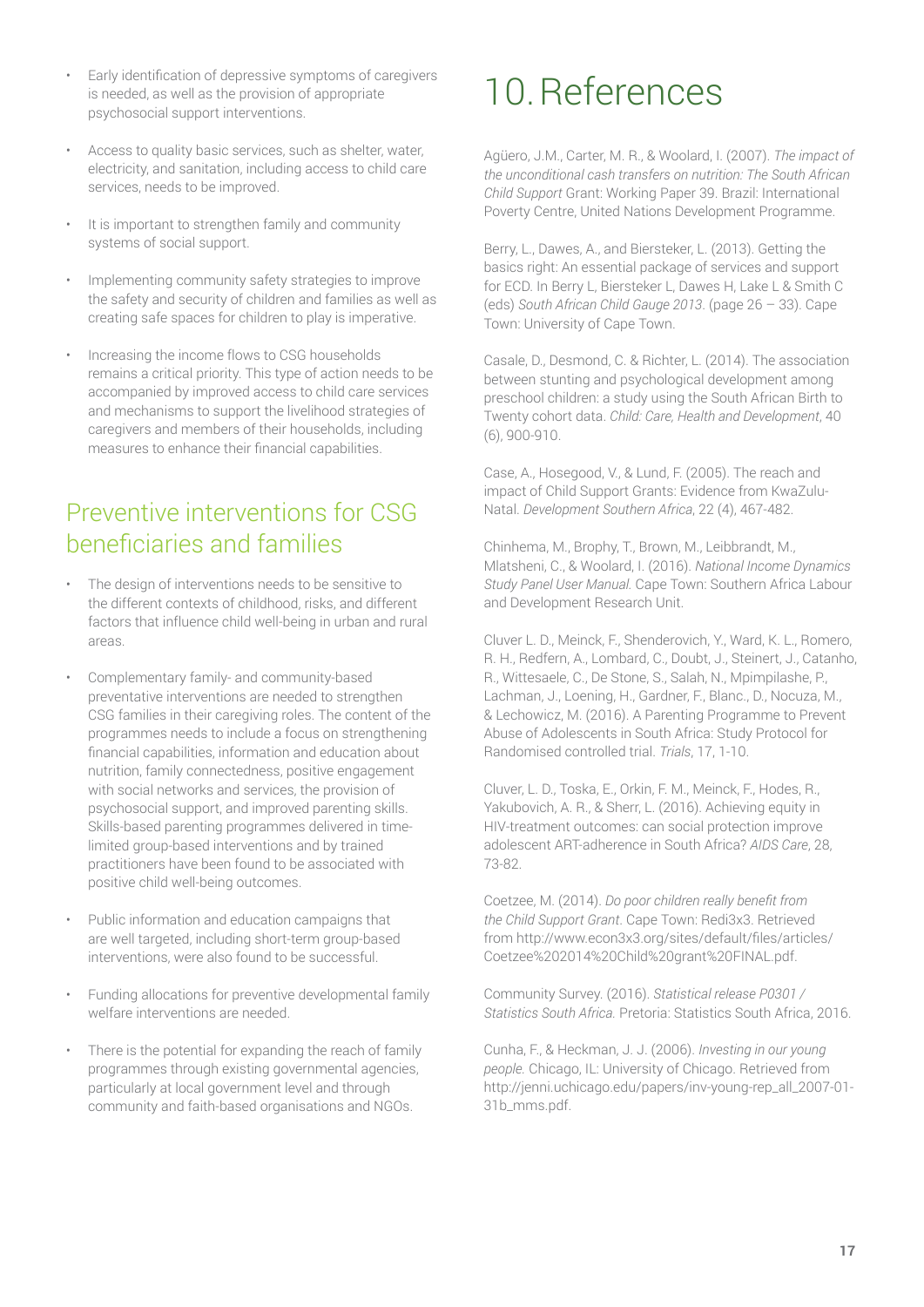Department of Welfare and Population Development. (1997). *White Paper for Social Welfare*, Government Gazette (1108 of 1997). Pretoria, Government Printers.

DSD. (2005). *Child Care Act* 38. 2005. Government Gazette, 19, June 2006. Pretoria.

DSD. (2012). *White paper on families in South Africa*. Pretoria: DSD. Retrieved from http://www.dsd.gov. za/index.php?option=com\_docman&task=doc\_ download&gid=370&Itemid=39.

DSD, SASSA & UNICEF. (2012). *The South African Child Support Grant impact assessment: Evidence from a survey of children, adolescents and their households*. Pretoria: UNICEF South Africa. Retrieved from https://www.unicef.org/ southafrica/SAF\_resources\_csg2012s.pdf.

DSD, SASSA & UNICEF. (2016). *Removing barriers to accessing Child Grants: Progress in reducing exclusion from South Africa's Child Support Grant.* Pretoria: UNICEF South Africa. Retrieved from https://www.unicef.org/southafrica/SAF\_resources\_ csgbarrierssum.pdf.

Eyal, K., & Woolard, I. (2010). *Female labour force participation and South Africa's Child Support Grant.* CSAE 25th Anniversary Conference 2011: Economic Development in Africa. Retrieved from http://www.csae.ox.ac.uk/conferences/2011- EdiA/papers/467-Eyal.pdf.

Friese, S. (2014). *Qualitative data analysis with ATLAS.ti.* Los Angeles, CA: SAGE.

Gardner, F., Sonuga-Barke, E., & Sayal, K. (1999). Parents anticipating misbehaviour: An observational study of strategies parents use to prevent conflict with behaviour problem children. *Journal of Child Psychology and Psychiatry*, 40, 1185-1196.

Goodman, S. H., Rouse, M. H., Connell, A. M., Broth, M. R., Hall, C. M., & Heyward, D. (2011). Maternal depression and child psychopathology: A meta-analytic review. *Clinical Child and Family Psychology Review*, 14, 1–27. http://dx.doi. org/10.1007/s10567-010-0080-1.

Gorman-Smith, D., Tolan, P. H., & Henry, D. B. (2000). A developmental-ecological model of the relation of family functioning to patterns of delinquency. *Journal of Quantitative Criminology*, 16, 169-198.

Hochfeld, T. (2015). *Cash, care and social justice: A study of the Child Support Grant* (Doctoral dissertation). University of Witwatersrand, Johannesburg, South Africa.

Holte, A., Barry., M.M., Bekkhus, M., Inger, A., Borge, H., Bowes, L., Casas, F., Friborg, O., Grinde,B., Headey,B., Jozefiak, T., Lekhal, R., Marks, N., Muffels, R., Bang Nes, R., Røysamb, E., Thimm, J.C., Torgersen,S., Trommsdorff,G., Veenhoven, R., Vittersø, J., Waaktaar,T., Wagner, G.G., Arfwedson Wang, C.E., Wold, B & Zachrisson, H.D. (2014) Psychology of Child Well-Being in Ben-Arieh, A., Casas, F., Frønes, I. & Korbin, J. E. *The Handbook of Child Well-Being: Theories, Methods and Policies in Global Perspective* (pp. 555-632). New York: Springer.

Knerr, W., Gardner, F., & Cluver, L. (2011). *Parenting and the prevention of child maltreatment in low- and middle-income countries: A systematic review of interventions and a discussion of prevention of the risks of future violent behaviour among boys.* Pretoria: Sexual Violence Research Initiative.

Leibbrandt, M., Woolard, I., & de Villiers, L. (2009). Methodology: Report on NIDS Wave 1. *NIDS Technical Paper No. 1* Retrieved from http://www.nids.uct.ac.za/publications/ technical-papers/108-nids-technical-paper-no1/file.

Lesejane, D. (2006). Fatherhood from an African cultural perspective. In L. Richter & R. Morrell (Eds.)., *Baba: Men and fatherhood in South Africa* (pp. 173-182). Cape Town: HSRC Press.

Lincoln, Y. S., & Guba, E. G. (1985). *Naturalistic Inquiry*. Newbury Park, CA: Sage Publications.

Meinck, F., Cluver, L. D., Boyes, M. E., & Mhlongo, E. L. (2015). Risk and protective factors for physical and sexual abuse of children and adolescents in Africa: A review and implications for practice. *Trauma, Violence & Abuse*, 16 (1), 81-107.

Mikton, C., & Butchart, A. (2009). Child maltreatment prevention: A systematic review of reviews. *Bulletin World Health Organisation*, 87 (5), 353-361.

Morris, A. M., Robinson, L. R., Hays-Grudo, J., Claussen, A. H., Hartwig, S. A., & Treat, A. E. (2017). Targeting parenting in early childhood: A public health approach to improve outcomes for children living in poverty. *Child Development*, 88 (1), 388-397.

Patel, L. (2015). *Social welfare and social development* (2nd ed.). Cape Town: Oxford University Press.

Patel, L. (2009). Thematic Paper: The Gendered character of Social Care in the Non-Profit Sector in South Africa. Johannesburg: Centre for Social Development in Africa and Geneva: United Nations Research Institute for social Development. www.uj.ac.za/csda and www.unrisd.org.

Patel, L., Hochfeld, T., Moodley, J., & Mutwali, R. (2012). *The gender dynamics and impact of the child support grant in Doornkop, Soweto.* Johannesburg: University of Johannesburg.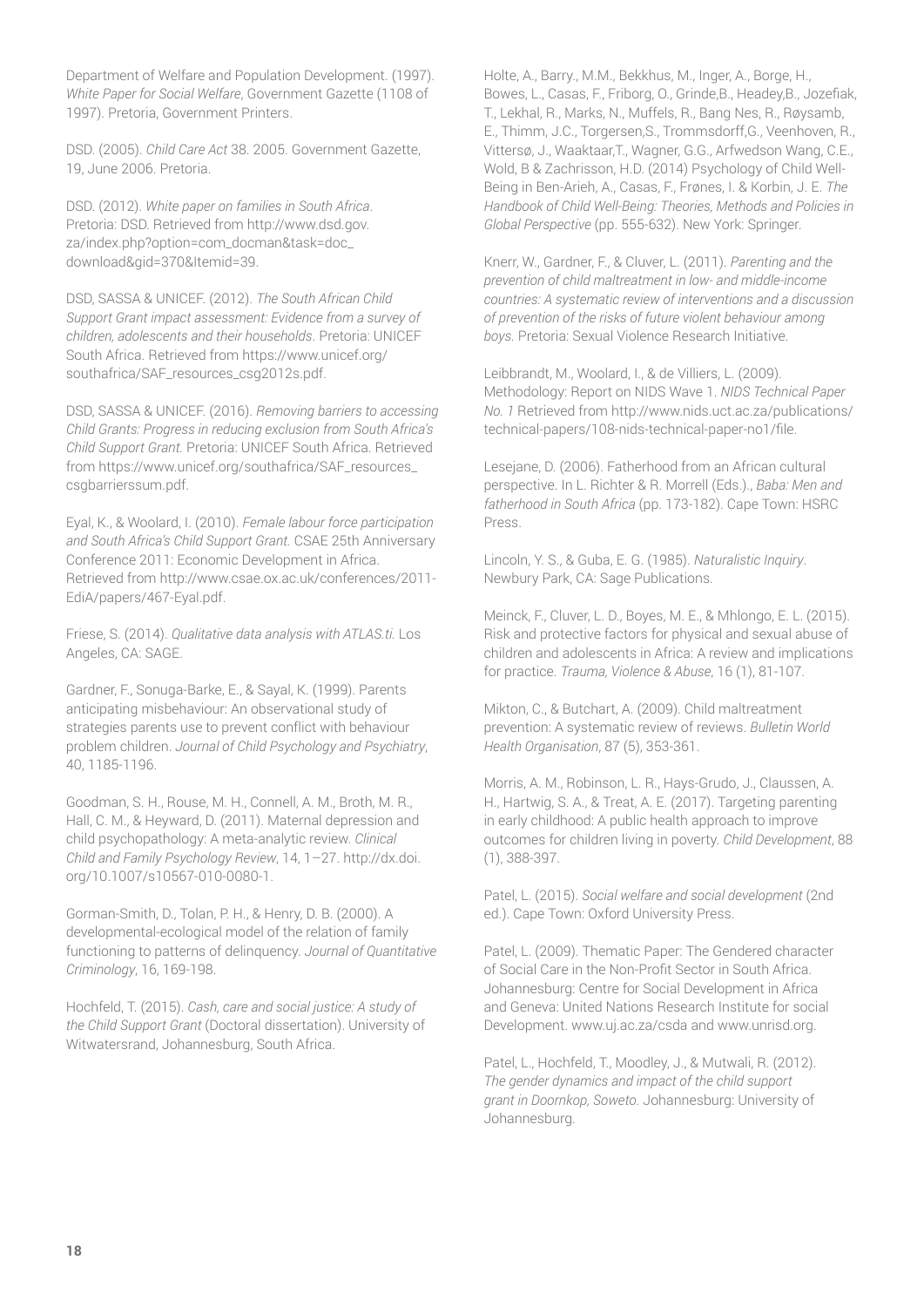Patel, L., Knijn., & van Wel, F. (2015). Child Support Grants in South Africa: A pathway to women's empowerment and child well-being? *Journal of Social Policy*, 44 (2), 377-397.

Pollard, E. L., & Lee, P. D. (2003). Child well-being: A systematic review of the literature. *Social Indicators Research*, 61 (1), 59-78.

Radloff, L. S. (1977). The CES-D scale: A self-report depression scale for research in the general population.

Schmid, J. (2010). A history of the present: Uncovering discourses in (South African) child welfare. *British Journal of Social Work*, 40(7), 2102-2118. doi: 10.1093/bjsw/bcp124.

Schmid, J. (2012). Child welfare and children's mental health needs in the context of development: an integrated (South African) approach. In U. Nayar (Ed.) *International Handbook on Mental Health of Children and Adolescents: Culture, Policy and Practices*. (pp. 159-173). Delhi: Sage.

Schmid, J., & Patel, L. (2016). The interaction of local and international child welfare agendas: A South African case. *International Social Work*, 59 (2), 246-255.

Tippoo, A. M. (2012). *Using the 2012 General Household Survey to assess whether the presence of biological parents in the South African household affects the well-being of children.*  (Honours research report). University of Cape Town, Cape Town, South Africa.

Tolan, P. H., Guerra, N. G., & Kendall, P. C. (1995). A developmental – ecological perspective on antisocial behavior in children and adolescents: Toward a unified risk and intervention framework. *Journal of Consulting and Clinical Psychology*, 63, 579–584.

UNICEF & DSD. (2017). *Social and Child Protection Strategy 2017-2023: Draft for Consultation. Discussion document February 2016*. Pretoria: UNICEF.

World Health Organisation. (2010). *Nutrition Landscape Information System (NLIS) country profile indicators: interpretation guide*. Geneva: WHO. Retrieved from: http:// www.who.int/nutrition/nlis/en/